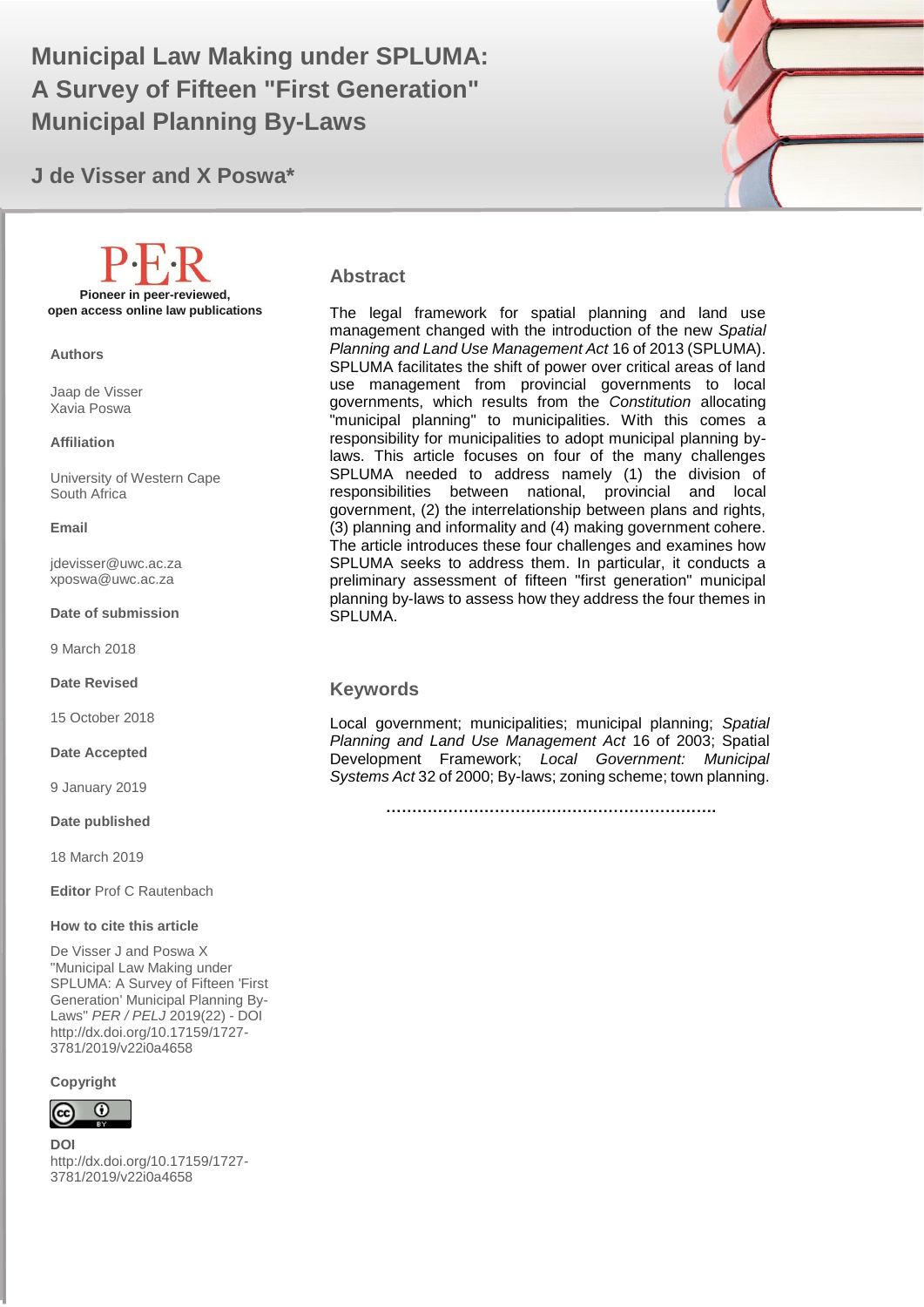#### *1.1 The importance of spatial planning and land use management*

Land use management is essential for cities, towns and villages to shape the future of their communities. The law, underpinning this role, is equally important. In essence, "planning law determines which buildings are legal and which are not".<sup>1</sup> Planning law gives birth to planning instruments that shape economies and influence social and political life in cities and towns as well as in rural areas.

Spatial planning generally refers to the articulation of a spatial vision for a particular area or jurisdiction. In the South African context, these are laid down in spatial development frameworks (SDFs), which may be adopted at local, regional, provincial, or national levels.<sup>2</sup> Land use management refers to the management of land use through the granting of land use rights to individuals or legal entities that seek to develop land. Generally, this is done through the granting of zoning rights or decisions on various types of land use applications.<sup>3</sup> The main difference between spatial planning and land use management is that the latter grants actual land-use rights, while the former does not.

These planning instruments are adopted and implemented in order to mediate a range of different objectives, such as attracting and guiding private and public infrastructure investment, protecting environmental resources, discouraging inappropriate development, mitigating environmental risks etc. Given the high levels of informality and insecurity of tenure in urban and rural settlements in South African municipalities, planning laws and decisions can play a critical role in ending the exclusion of informal dwellers from urban management systems. If municipalities use their planning instruments to extend greater security of tenure to informal dwellers, it improves their connection to public services, their access to capital and makes life more dignified and predictable. Planning law systems in Africa have often failed to do so.<sup>4</sup>

l Jaap de Visser. LLB LLM LLD. Director, Dullah Omar Institute, University of the Western Cape, South Africa. E-mail: jdevisser@uwc.ac.za. The support of the Konrad Adenauer Foundation for this research his acknowledged.

<sup>\*\*</sup> Xavia Poswa. LLB LLM. Doctoral researcher, Dullah Omar Institute, University of the Western Cape, South Africa. E-mail: xposwa@uwc.ac.za. Much thanks goes to Ms Shehaam Johnstone for her assistance in reviewing the municipal planning by-laws.

<sup>1</sup> Berrisford 2011(a) *Urban Forum* 211.

<sup>2</sup> Section 1 of the *Spatial Planning and Land Use Management Act* 16 of 2013 (SPLUMA).

<sup>3</sup> Section 1 of SPLUMA.

<sup>4</sup> Berrisford 2011(a) *Urban Forum* 210.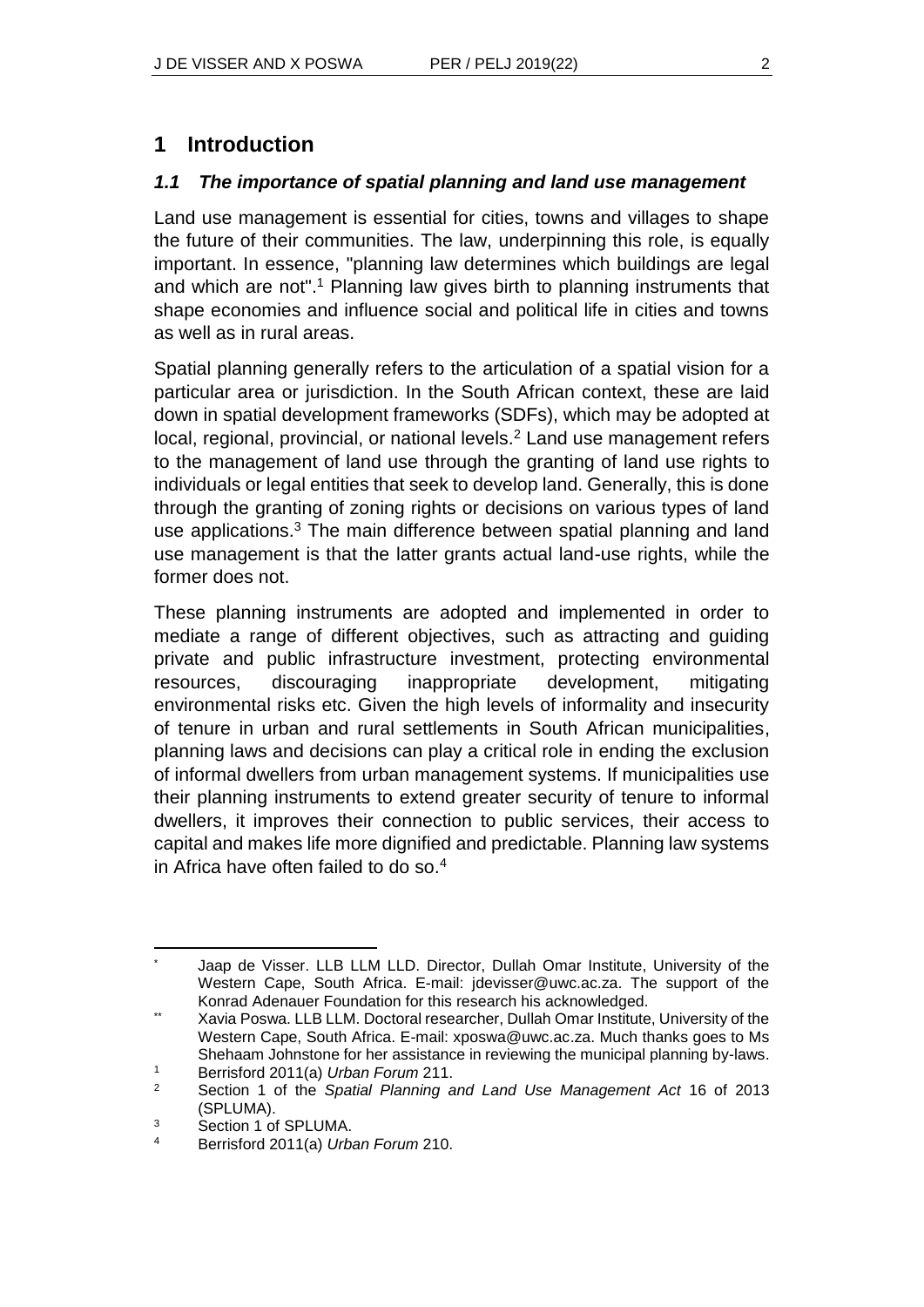In the South African context, the apartheid spatial divide continues to dominate where and how people live. Under apartheid, planning law and its planning instruments were used to segregate and exploit.<sup>5</sup> Today, spatial settlement patterns are still instrumental in excluding the majority of South African citizens from meaningful access to services and opportunities. The transformation of planning law is thus critically linked to issues of service delivery and development in South African cities, towns and villages.<sup>6</sup>

#### *1.2 The focus of this article*

The legal and policy framework for spatial planning and land use management recently underwent a fundamental transformation, with the introduction of the new *Spatial Planning and Land Use Management Act* 16 of 2013 (SPLUMA). One of the most fundamental aspects of the reform was the devolution of planning powers to local government. Essentially, power over land use planning and control shifted from provincial governments to local governments. It can even be argued that municipalities possessed these powers long before the introduction of SPLUMA, namely by virtue of the *Constitution* itself. However, in practical terms, it was SPLUMA that made the devolution real for municipalities.

This article focuses on four crucial challenges SPLUMA needed to address namely (1) who does what, (2) the interrelationship between plans and rights, (3) managing informality and (4) making government cohere. The article introduces these four challenges and examines how SPLUMA seeks to address them. In particular, it reviews fifteen municipal planning by-laws to assess how they address the four themes in SPLUMA.

#### *1.3 Four crucial themes in SPLUMA*

The first concerns the question: who will do what? There are organs of state in all three spheres of government that exercise spatial planning and land use management powers. This makes the system complex.<sup>7</sup> Therefore, SPLUMA was expected to assist in delineating roles and responsibilities between and within spheres of government.

The second theme deals with the relationship between plans and rights. Before SPLUMA, the law was not clear on the relationship between spatial planning (ie the adoption of spatial development frameworks) and actual land use rights. This compromised government's ability to guide infrastructure projects through budgets and plans. For as long as land use management decision-making remained disconnected from the forward thinking expressed in SDFs, the long term spatial goals as expressed in the

 $\overline{a}$ 

<sup>5</sup> Western Cape Government *Land Use Planning* 32.

<sup>6</sup> Berrisford 2013 *Urban Forum* 214.

<sup>7</sup> Van Wyk 2010 *PELJ* 215.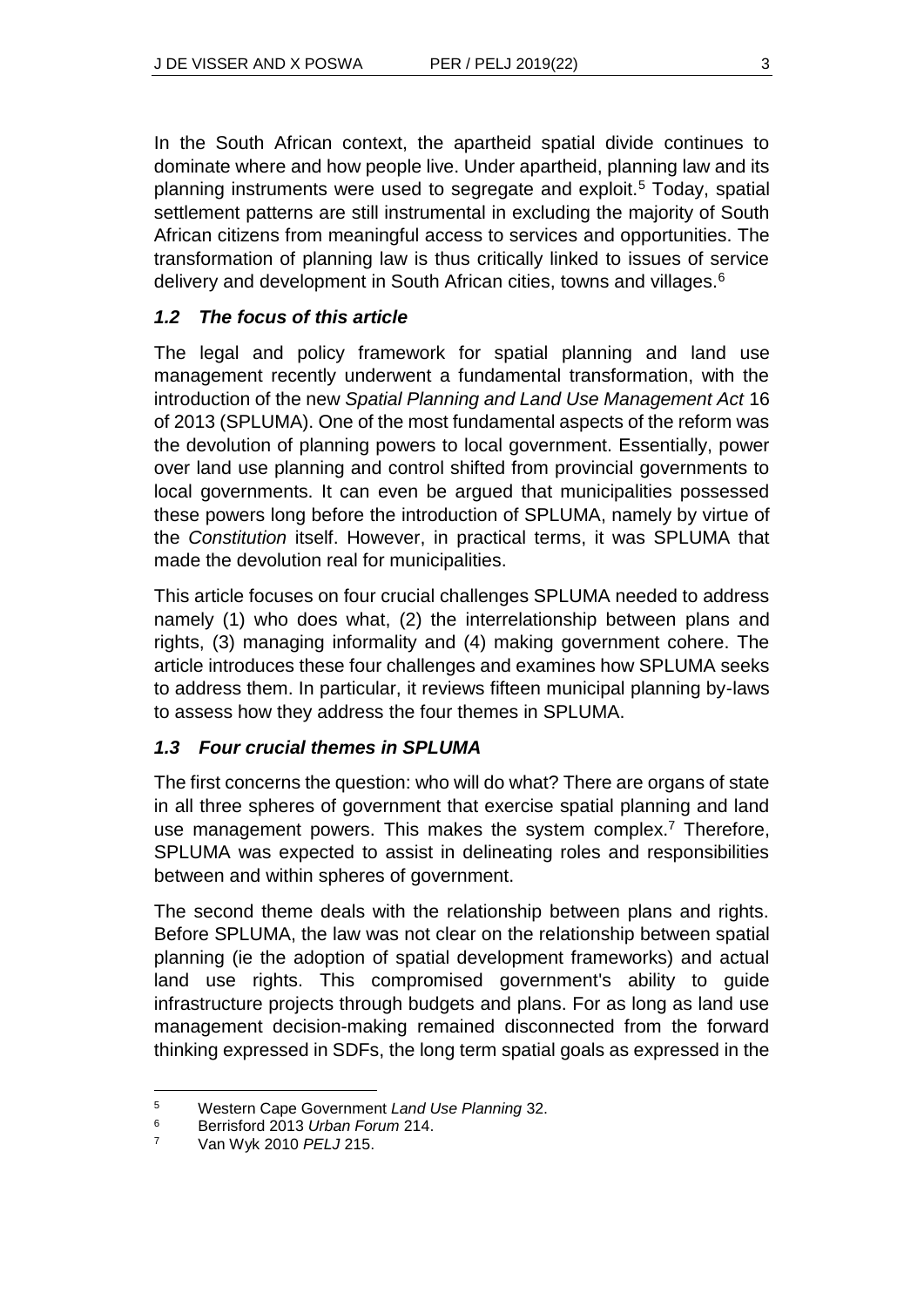SDF would be frustrated and difficult to realise.<sup>8</sup> At the same time, there was a concern that a dogged insistence on enforcing spatial plans would be unrealistic, inflexible and would discourage creativity. The question is thus how the content of a planned vision for the area ought to influence the actual decision making with respect to land use rights? What legal mechanism to use? Are the spatial plans soft guidelines, legally binding instruments or something in between?

Thirdly, any new planning framework needed to respond sensibly to the reality of the 'unplanned' nature of many settlements or, for the lack of a better word, 'informality'. A rather crude, but nevertheless useful distinction is between rural informality and urban informality. Rural informality is a direct product of apartheid's segregated system of planning. Under apartheid, land in former homelands and *bantustans* was generally not subject to same formal town planning laws that applied in the former British colonies (see below under paragraph 2). Instead it was subject to a highly fragmented combination of national controls and customary laws.<sup>9</sup> This produced a form of rural informality that exists still today.<sup>10</sup> The new planning framework needed to formulate a credible response to this. The inclusion of "unplanned" rural areas was going to be crucial to enable democratically elected governments to guide and facilitate development in these areas. At the same time, existing traditional systems of managing land use had to be respected. Furthermore, the feasibility of the immediate inclusion of vast tracks of rural land in formal planning frameworks is a daunting task. On the other hand, urban informality relates to the disjuncture between legislated land use rights that generally apply to urban land parcels and the reality of urban dwellers making homes and building communities outside of those legal frameworks. The effects are particularly pernicious in the South African reality of a segregated past and the legacy of laws aimed at keeping the black majority away from city centres.<sup>11</sup> The new planning framework needed to address this issue in various ways, one of which is by including informal areas in SDFs and address their inclusion and integration into the spatial, economic, social and environmental objectives of the relevant sphere.<sup>12</sup>

The fourth theme concerns the need to make government cohere. Development, i.e. the building of infrastructure for residential, commercial, industrial or transport purposes, will always attract the attention of multiple organs of state who may subject it to regulatory controls. The interests of these organs of state in controlling the development will vary from

<sup>8</sup> Pieterse 2007 *Urban Forum* 18.

<sup>9</sup> Berrisford 2011(b) *Urban Forum* 249.

<sup>10</sup> De Visser 2016 *UJMPPS* 100.

<sup>11</sup> Watson 2009 *Progress in Planning*.

<sup>12</sup> Section 12(1)(h) of SPLUMA.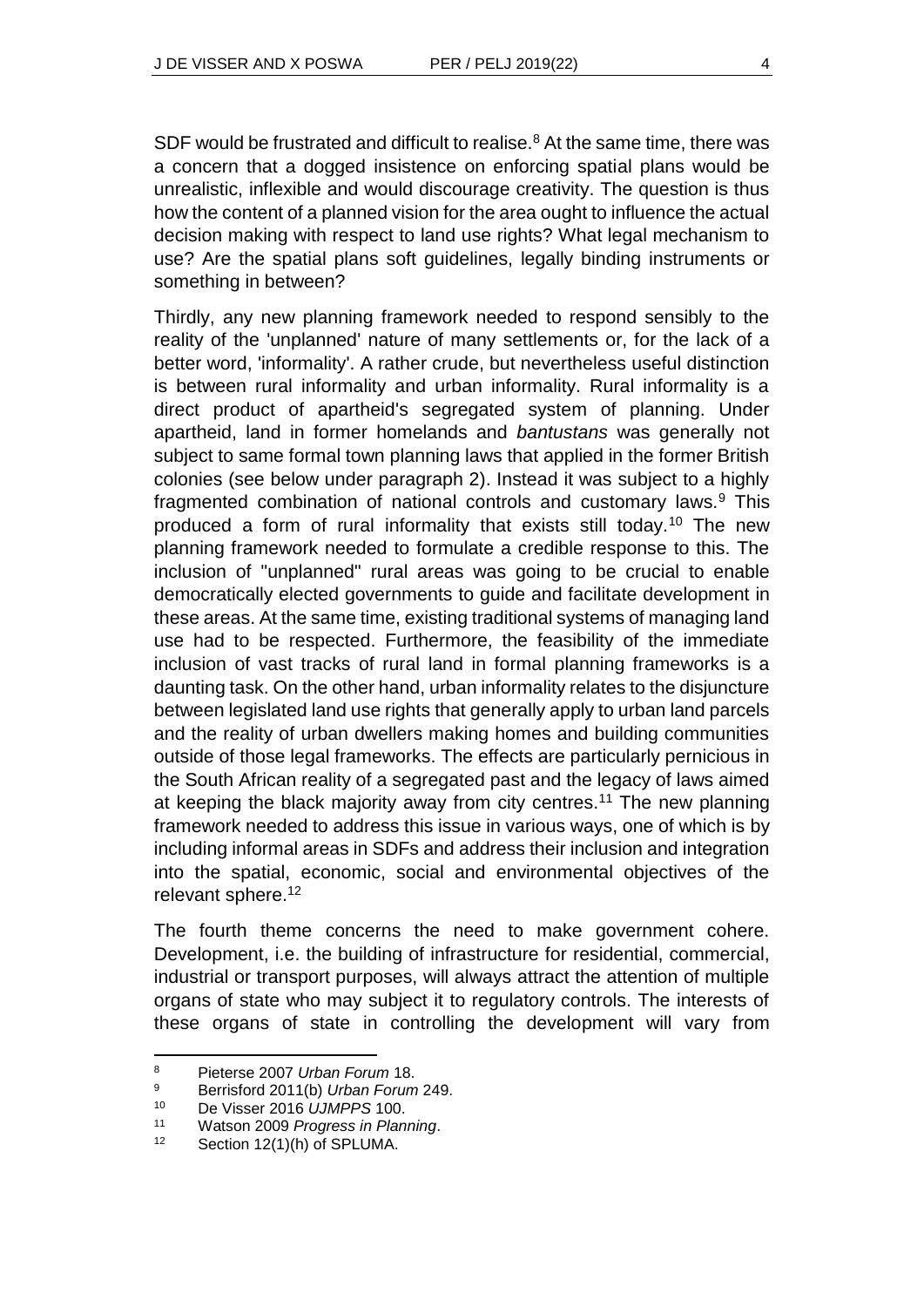environmental protection, protection of agricultural production, heritage protection, and water resource management to "ordinary" town planning.<sup>13</sup> This may be made more complicated by the fact that these organs of state may be located in different spheres of government. The larger the infrastructure project, the more likely it is that the developer will have to secure a large number of approvals from different organs of state in different spheres of government before actual building may proceed.<sup>14</sup> At one level, this is inevitable in a complex environment and in the context of decentralised governance. It is something that ambitious developers, homeowners must equip themselves to absorb. However, excessive bureaucracy and "red tape" surrounding development is indeed a serious impediment to development. Governments are obliged to make every effort to ensure coherence across organs of state and spheres of government. This is also an issue that the transformation of the planning framework needed to address. There is no silver bullet for it, however. Each regulatory control responds to a specific interest that is often legitimate in principle. Furthermore, each of these controls is exercised in terms of validly enacted legislation. It is therefore not for one law and its regulatory controls to simply 'trump' or obviate another law and its regulatory controls.

The next paragraph provides more background to the new emerging role of local government in land use planning and briefly introduces the key features of SPLUMA. Paragraph 3 will then outline how SPLUMA responds to the abovementioned four challenges. This will then set the scene for an examination, in paragraph 4, of how municipal by-laws are following through on SPLUMA's direction in this respect.

### **2 The emerging role of local government in planning**

Ever since the *South Africa Act* of 1909 which brought the former British colonies together into the Union of South Africa, and throughout the periods of the *Constitutions* of 1961 and 1983, South Africa's provinces were firmly in charge of the regulation of "town and regional planning". The position at the beginning of the 1990s was thus one of planning law reflected in provincial laws ("ordinances"). This at least was the position in the four provinces.<sup>15</sup> Provincial governments not only were the source of most law regarding planning, they were also the administrators and thus took most planning decisions. Gradually, local governments were "authorised" to take certain planning decisions provided they complied with certain conditions in some provinces. However, the pace of decentralisation was carefully controlled and strict supervision over local governments firmly in place. In the former homelands and *bantustans* there were 'national' planning laws

 $\overline{a}$ 

<sup>13</sup> Steytler and de Visser *Local Government Law* 289.

<sup>14</sup> Steytler and de Visser *Local Government Law* 288.

<sup>15</sup> Steytler and de Visser *Local Government Law* 4.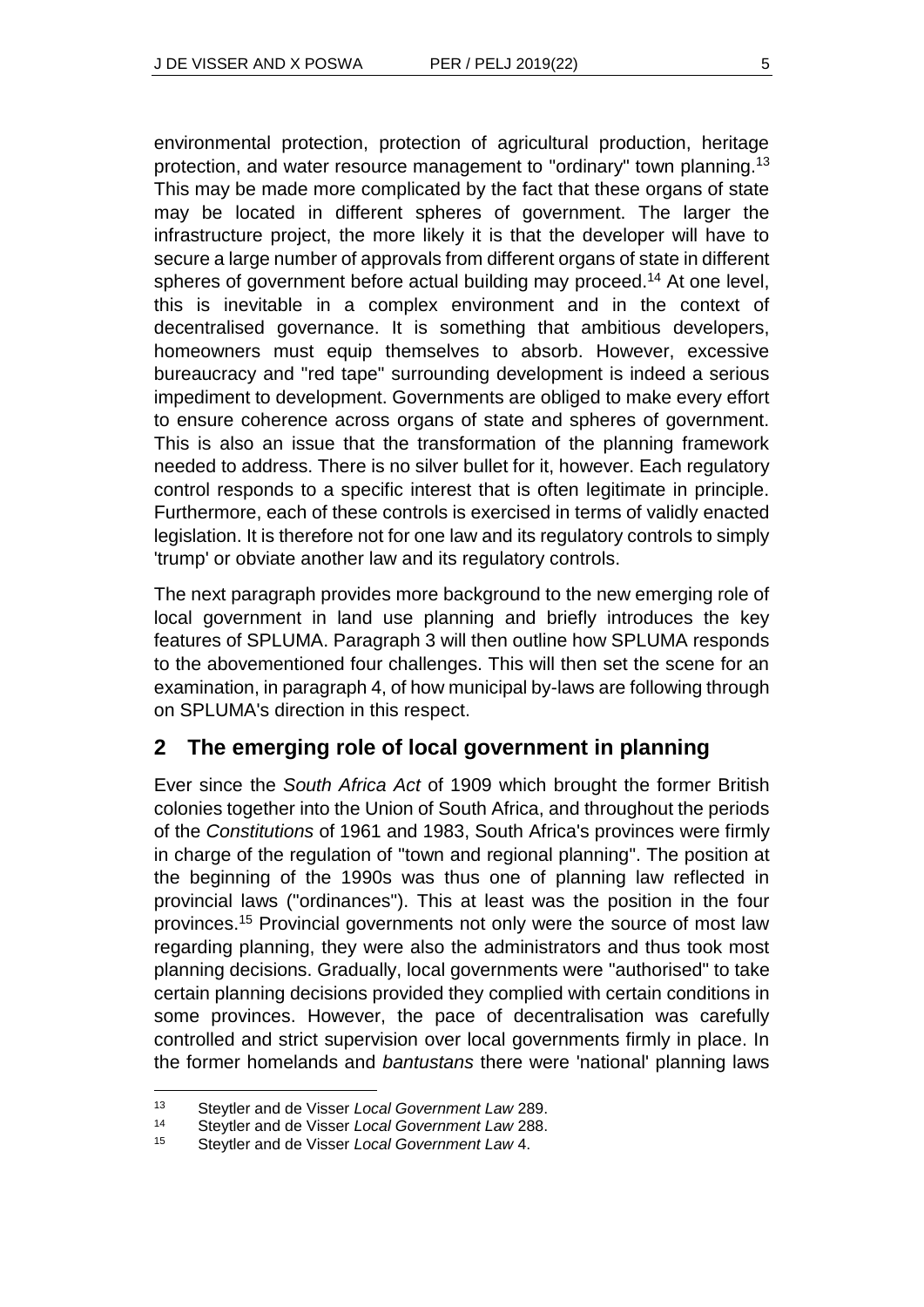and regulations. The four provincial Ordinances did not apply in these areas as they were governed by a parallel system of planning legislation.<sup>16</sup> The adoption of the *Interim Constitution* did not materially change this.

The 1996 *Constitution*, however, ushered in important changes.<sup>17</sup> It distributes planning authority across national, provincial and local government. It does so by listing fewer than five constitutional powers that either directly refer to land use or have a significant impact on it.<sup>18</sup> First, the Constitution lists "municipal planning" as a municipal competence in Schedule 4, Part B. This means that local governments have authority to legislate and administer municipal planning and that national and provincial governments only have limited oversight powers with regard to "municipal planning". <sup>19</sup> Secondly, "provincial planning" is listed by the *Constitution* as an exclusive provincial competence.<sup>20</sup> Provincial governments may legislate and administer provincial planning. Thirdly, "urban and rural development" is a power shared by national and provincial governments.<sup>21</sup> Both may legislate and administer urban and rural development. Should conflicts arise, they are ultimately resolved by the courts<sup>22</sup>. Fourthly, "regional planning and development" is also a power shared by national and provincial governments.<sup>23</sup> In addition to the above four planning related powers, the power to legislate and administer "environment" deserves mention. Again, the *Constitution* allocates this to national and provincial governments concurrently.<sup>24</sup> This constitutional division of planning powers was laid over the complex web of national planning laws and provincial planning ordinances that had been adopted under apartheid.

The incoming ANC-led government was reluctant to immediately untangle this web. The risk of the planning framework collapsing and infrastructure development stalling was too great. At the same time, it was concerned with the roll-out of its ambitious Reconstruction and Development Programme (RDP) and particularly the infrastructure related components of it, which would include introducing low income subsidy housing after 1994. There was a real possibility that local government, which at the time was still transitioning from a race-based system to a democratic system, would retard the roll-out of the RDP. Government therefore passed the

<sup>16</sup> Van Wyk 2010 *PELJ* 218.

<sup>17</sup> Steytler and de Visser *Local Government Law* 12.

<sup>18</sup> *Constitution of the Republic of South Africa*, 1996 (the *Constitution*) (municipal planning, provincial planning, regional planning and development, urban and rural development, environment).

<sup>19</sup> Sections 155(6) and (7) of the *Constitution*.

<sup>20</sup> Schedule 5A of the *Constitution*.

<sup>21</sup> Schedule 4A of the *Constitution*.

<sup>22</sup> Section 146 of the of the *Constitution*.

<sup>23</sup> Schedule 4A of the of the *Constitution*.

<sup>24</sup> Schedule 4A of the *Constitution*. See also Van Wyk 2010 *PELJ*.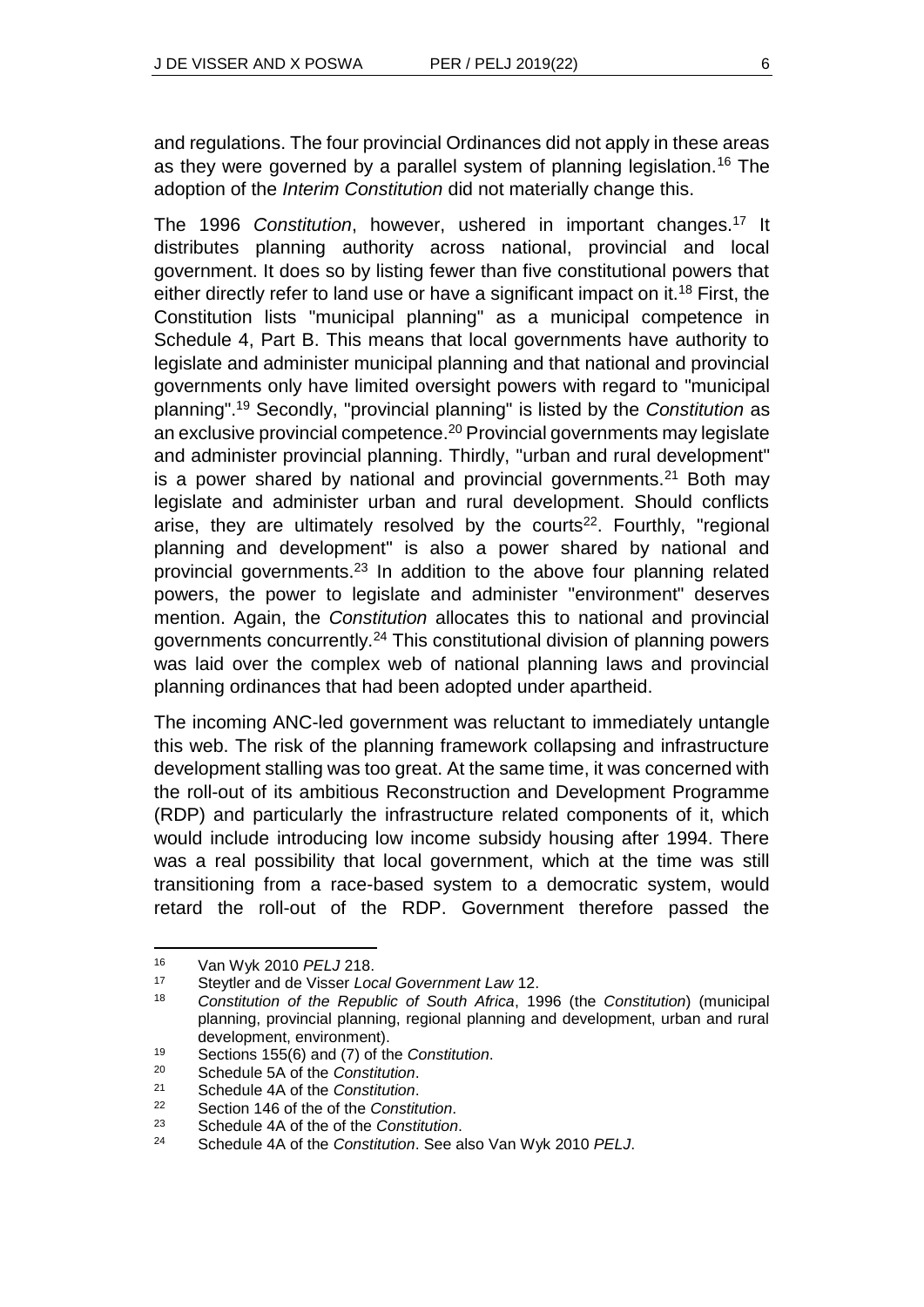*Development Facilitation Act* (DFA),<sup>25</sup> which provided for extraordinary measures to speed up and facilitate the implementation of reconstruction and development programmes and projects in relation to land. Drafted under the *Interim Constitution*, the Act was meant to "provide a temporary stop-gap, pending the enactment of comprehensive land use legislation that would rationalise the existing laws".<sup>26</sup>

Other than the passing of the DFA in 1997, the web of laws and ordinances regulating planning remained in place. Provincial governments continued to exercise planning powers in terms of the ordinances, often with the help of municipalities exercising delegated powers. They did so in the areas of the four old provinces.<sup>27</sup> In the former "independent" homelands and "selfgoverning" territories, the ordinances were not applicable and the patchwork of national laws (sometimes assigned to provinces) and customary laws was used to plan and regulate land use.<sup>28</sup>

While the framework for land use *management* remained unchanged, spatial *planning* underwent important changes on the back of the introduction of the Integrated Development Plan (IDP). The most notable change was the introduction, in 2000, of the *Local Government: Municipal Systems Act*. <sup>29</sup> This law compels municipalities to adopt spatial development frameworks as part of their strategic plan (the Integrated Development Plan). Municipalities therefore started to lay down their spatial vision for the future development of the municipal area in these SDFs.<sup>30</sup> However, there was no statutory connection between the land use management activities of provincial governments (or municipalities acting in terms of delegated powers) and the municipal SDFs. The first was exercised in terms of old order ordinances and the second was adopted in terms of the *Municipal Systems Act*. This disjuncture impeded government's ability to plan and guide developments through budgets and spatial plans (see above under para 1.2).

The much-needed rationalisation of planning legislation eluded the national government for over ten years. Despite a number of attempts at comprehensive national framework legislation on planning, the situation remained unchanged. By 2010, thirteen years after the adoption of the Constitution, there was still no legal clarity on this situation. It needed South Africa's biggest city, Johannesburg to take the matter to the Constitutional

<sup>25</sup> *Development Facilitation Act* 67 of 1995 (the DFA).

<sup>26</sup> *City of Johannesburg Metropolitan Municipality v Gauteng Development Tribunal*  2010 9 BCLR 859 (CC) para 33.

<sup>27</sup> Van Wyk 2010 *PELJ* 216.

<sup>28</sup> Steytler and de Visser *Local Government Law* 8.

<sup>29</sup> *Local Government: Municipal Systems Act* 32 of 2000.

<sup>30</sup> Pieterse 2007 *Urban Forum* 17.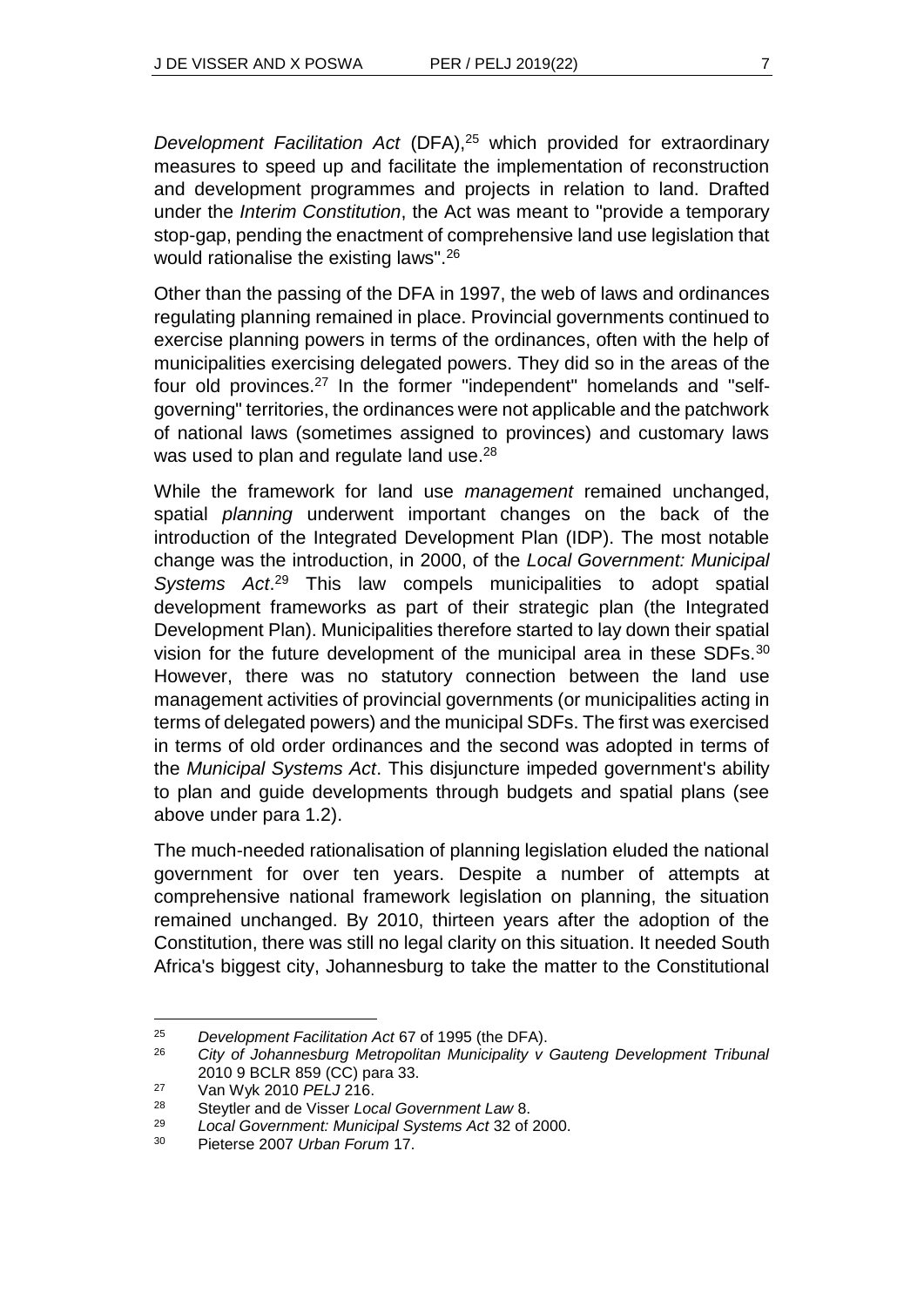Court.<sup>31</sup> The City of Johannesburg took issue with the DFA, and particularly the decisions taken by its tribunals, overriding city planning. In *City of Johannesburg Metropolitan Municipality v Gauteng Development Tribunal*, <sup>32</sup> the Court was asked to confirm a Supreme Court of Appeal judgment declaring parts of the DFA unconstitutional. Gauteng and other provinces joined in an effort to save the DFA. The arguments revolved around the meaning of "municipal planning" and around the effects of striking down the DFA. The key question was whether the term "municipal planning" in the Constitution includes the power to authorise land rezoning and the establishment of townships, something provincial tribunals were doing in terms of the DFA. Gauteng argued that "municipal planning" deals with forward planning only. The *Constitution* empowers municipalities to conceptualise plans not to administer and implement them, so the argument went. The Constitutional Court disagreed with Gauteng and held that the term "municipal planning" "has assumed a particular, well-established meaning which includes the zoning of land and the establishment of townships. In that context, the term is commonly used to define the control and regulation of the use of land". The Court also held that none of the provincial powers of "regional planning and development" "provincial planning" and "urban and rural development" (see Schedules 4A and 5A) gave provincial governments the right to authorise land rezoning and establish townships similar to that of municipalities. The Court thus agreed with the Supreme Court of Appeal that the DFA is unconstitutional insofar as it empowers provincial tribunals to grant applications for rezoning and establish townships. In many parts of the country, the DFA had become indispensable. The Court therefore suspended the order for two years. The tribunals could thus continue for another two years with determining applications for rezoning and establishing townships. However, the Court ruled that they were compelled to consider IDPs, SDFs and urban development boundaries and they were prohibited from using their powers to exclude the operation of certain laws and by-laws in respect of land over which they are deciding. The *Gauteng Development Tribunal* judgment provided new impetus to the development of national planning legislation and clarified the meaning of "municipal planning". During the subsequent years, government worked feverishly to adopt a new planning law before the Court's deadline, still missing it by more than two years. SPLUMA followed through on the *Gauteng Development Tribunal* judgment and located municipalities at the epicentre of the planning framework.

In the meantime, more litigation surrounding municipal planning powers reached the Constitutional Court. In fact, the municipal planning power

 $\overline{a}$ 

<sup>31</sup> De Visser 2016 *UJMPPS* 102.

<sup>32</sup> *City of Johannesburg Metropolitan Municipality v Gauteng Development Tribunal*  2010 9 BCLR 859 (CC) para 95.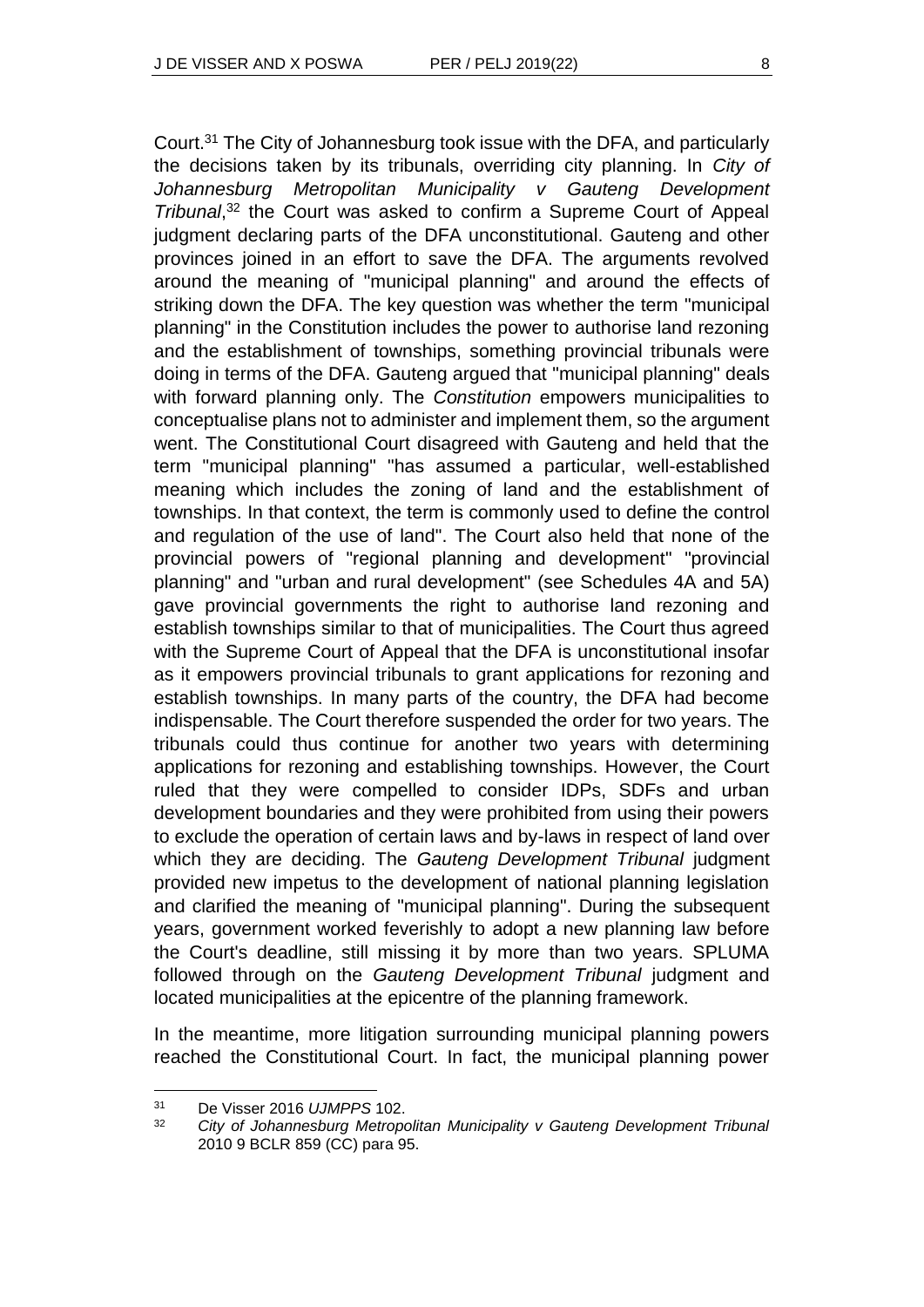became the subject of no fewer than six Constitutional Court judgments, following each other in rapid succession. Without fail, each judgment confirmed the approach taken in *City of Johannesburg Metropolitan*  Municipality v Gauteng Development Tribunal,<sup>33</sup> namely that national and provincial governments may not usurp the powers of municipalities with respect to "municipal planning". The national government does not trump municipal land use decisions by issuing mining licenses (*Maccsands*).<sup>34</sup> Provincial governments may not subject municipal land use decisions to a veto even if the development impacts an entire region (*Lagoon Bay*).<sup>35</sup> Provincial governments may also not subject municipal land use decisions to provincial appeals (*Habitat Council*, <sup>36</sup> *Pieterse*<sup>37</sup> and *Tronox*).<sup>38</sup> The interplay of these judgments and the development of SPLUMA impacted municipal powers on municipal land use management powers significantly by making it clear that national and provincial governments may not interfere with this power.<sup>39</sup>

Not one of the six judgments deals with local government's legislative authority, however. They did not need to because the powers that municipalities were defending were executive and administrative decision making powers which were being exercised in terms of provincial laws. Therefore, the division of municipal legislative authority was not raised in any of the cases. However, the *Constitution* and the manner in which the Constitutional Court interpreted local government's role in planning, also has important consequences for the question as to who makes the planning laws.

What does this mean for municipal by-laws? Section 156(2) provides that a municipality may make and administer by-laws for the effective administration of the matters which it has the right to administer.<sup>40</sup> Given that the *Constitution* provides that municipalities may administer municipal planning, a municipality may make by-laws on municipal planning.

l <sup>33</sup> *City of Johannesburg Metropolitan Municipality v Gauteng Development Tribunal* 2010 9 BCLR 859 (CC).

<sup>34</sup> *MEC for Local Government, Environmental Affairs and Development Planning, Western Cape Province In re: Minister for Mineral Resources and Swartland Municipality and Maccsand (Pty) Ltd and The City of Cape Town* 2012 9 BCLR 947 (CC).

<sup>35</sup> *Minister of Local Government, Environmental Affairs and Development Planning of the Western Cape v LagoonBay Lifestyle Estate (Pty) Ltd 2014 2 BCLR 182 (CC).* 

<sup>36</sup> *Habitat Council v Provincial Minister of Local Government, Environmental Affairs and Development Planning, Western Cape* 2014 4 BCLR 591 (CC).

<sup>37</sup> *Pieterse v Lephalale Local Municipality* 2017 2 BCLR 233 (CC).

<sup>38</sup> *Tronox KZN Sands (Pty) Ltd v KwaZulu-Natal Planning and Development Appeal Tribunal* 2016 3 SA 160 (CC).

<sup>&</sup>lt;sup>39</sup> Except when the municipality is subject to an intervention in terms of s 139 of the *Constitution*.

<sup>40</sup> Section 156(2) of the *Constitution*.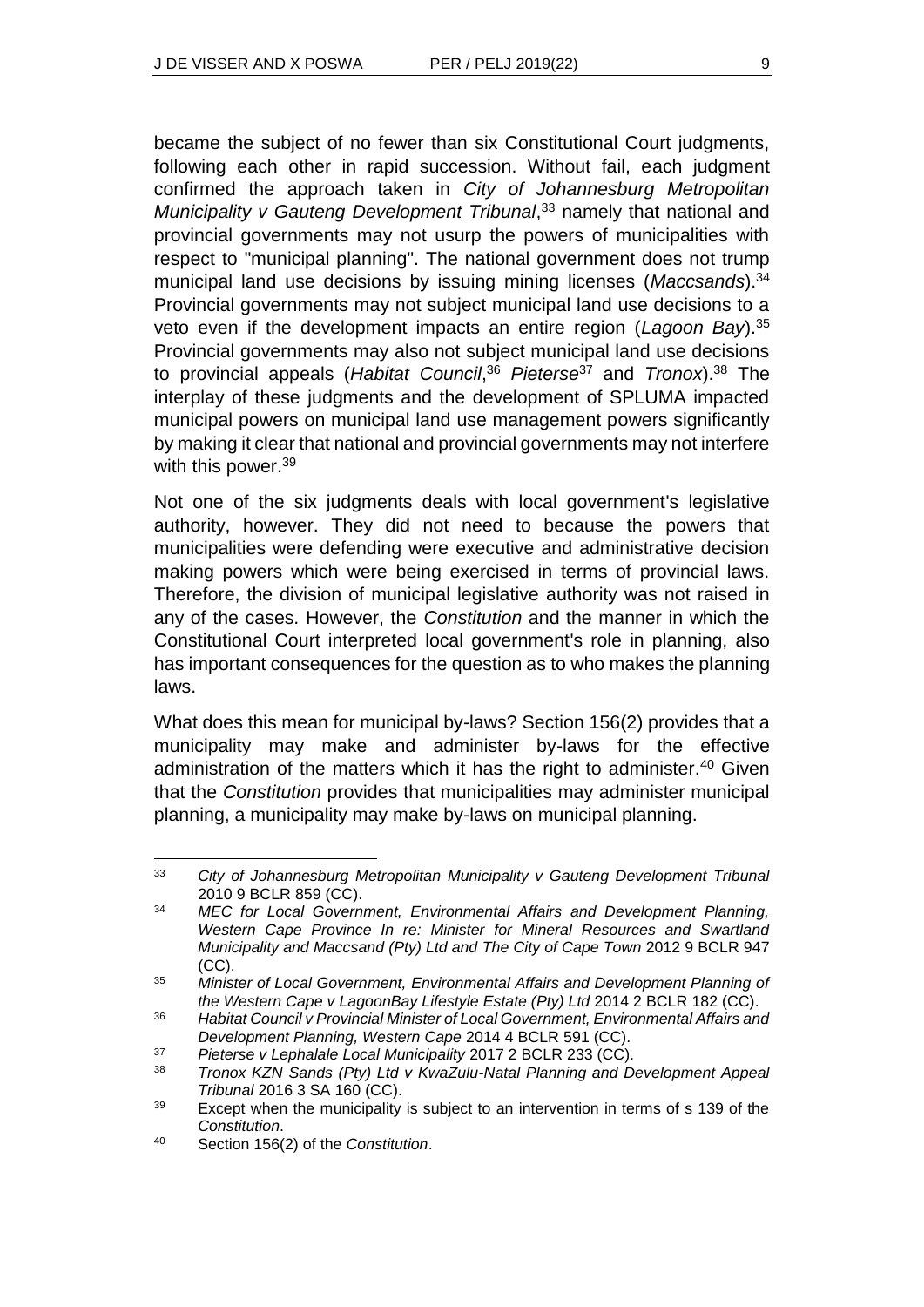The notion of municipalities passing municipal by-laws to regulate planning matters was a new and rather disruptive element during the already unsettling planning reform trajectory. Before SPLUMA, those municipalities that were authorised to exercise land use management responsibilities did not do so in terms of their own by-laws. They exercised their land use management powers in terms of laws passed elsewhere (mostly provincial ordinances). In the run-up to the adoption of SPLUMA and even thereafter, it was often assumed that, despite the new constitutional protection of municipal decision making power, the rules for making decisions would continue to be laid down in provincial and/or national laws. In other words, the assumption was that municipalities would exercise their constitutionally protected decision making powers in terms of provincial and/or national planning laws. However, it then became clear that the municipality's power to exercise land use management powers includes the power to make bylaws in that area. This constitutional position caused considerable anxiety, particularly among developers. The relative comfort of a regime of provincial ordinances, which at least ensured provincial uniformity of procedures and requirements, coupled with the possibility of an appeal to the provincial executive was going to be removed. It was set to be replaced with 257 different by-laws, each providing for different procedures and requirements with respect to land use management.

The risk of fragmentation of land use management rules and procedures in 257 different municipal by-laws is mitigated somewhat by the *Constitution* itself. Municipalities are not free to determine the content of their municipal planning by-laws. Municipal planning by-law must be consistent with the *Constitution*, including the Bill of Rights. Secondly, the content of the by-law may not conflict with a national or provincial law. If it does, the by-law is invalid.<sup>41</sup> This is different only if the conflict exists with a national or provincial law that "compromises or impedes a municipality's ability or right to exercise its powers or perform its functions". <sup>42</sup> In that case, the by-law prevails.

Whether or not a national or provincial law is 'compromising or impeding' is determined with reference to section 155(7) and 155(6)(a) of the *Constitution*. Section 155(7) of the *Constitution* provides that national and provincial governments may regulate how municipalities exercise their municipal planning function.<sup>43</sup> It therefore sets a limit to how far national and provincial governments may go in regulating how municipalities deal with municipal planning. The purpose of the national or provincial law must be "to see to the effective performance of the function". Section 155(6)(a) of

 $\overline{a}$ 

<sup>41</sup> Section 156(3) of the *Constitution*.

Section 151(4) of the *Constitution*.

<sup>43</sup> Section 155(7) of the *Constitution*.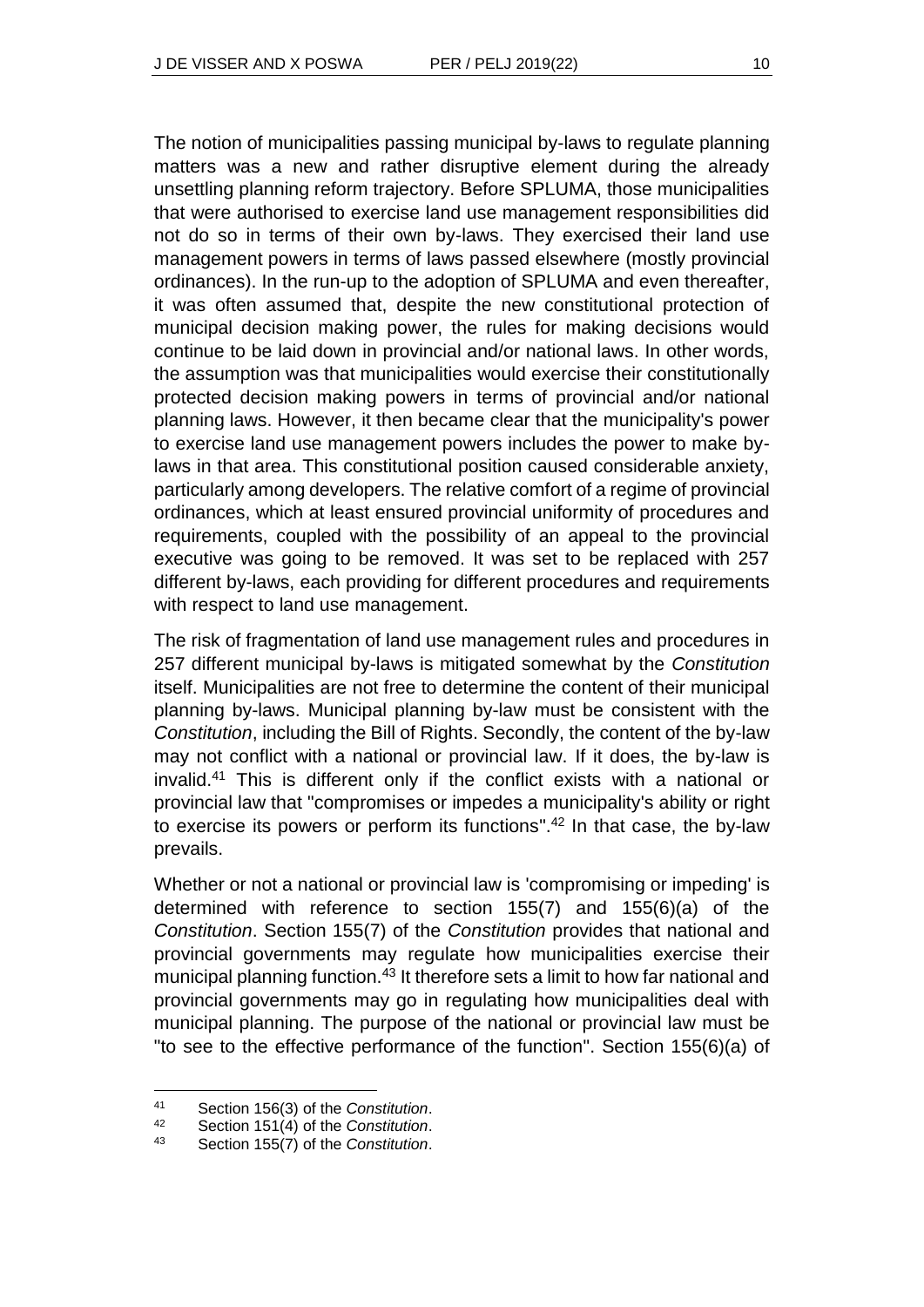the *Constitution* empowers national and provincial governments to pass legislation to "monitor and support". <sup>44</sup> The Constitutional Court has not yet pronounced itself in detail on the extent of that oversight power. One of the few times it expressed itself on these provisions was in the *Habitat Council* judgment when Judge Cameron indicated that this is a power to issue "norms and guidelines".<sup>45</sup> It is suggested the Court's use of the term "guidelines" should not be interpreted to mean that municipalities are free to ignore national and provincial regulations on municipal planning. However, the message of the Court's remark is clear: national and provincial rules on municipal planning must be "hands-off". It must be limited to framework legislation with minimum standards for municipalities.<sup>46</sup>

Many provisions in SPLUMA fall in this category: they provide a framework for how municipalities must exercise their municipal planning powers. In addition, there may be provincial planning legislation that regulates municipal planning powers. At the time of writing, the *Western Cape Land Use Planning Act* 3 of 2014 was the only example.<sup>47</sup> This Act was adopted in the wake of the adoption of SPLUMA and is closely aligned to SPLUMA. However, provincial planning laws that were adopted prior to SPLUMA are also judged by the same standard. Examples are the *KwaZulu-Natal Planning and Development Act* 6 of 2008 and the *Northern Cape Planning and Development Act* 7 of 1998. These Acts were adopted prior to SPLUMA and prior to the *Gauteng Development Tribunal* judgment so a significant number of their provisions are bound to be out of sync with the *Constitution*.

In summary, the municipal planning by-law is emerging as an essential component of the planning framework. The demise of the provincial ordinances, with their detailed procedures and norms for the municipal exercise of land use management powers, has left a vacuum that municipal by-laws had to fill. Neither the national government, nor the provincial government is competent to prescribe the kind of detail required for municipal officials or tribunals (see below) to effectively carry out land use management powers. What is more, it is suggested that, as the planning framework develops further, the municipal planning by-law will further increase in importance. While national and provincial planning laws will continue to provide outer parameters and overall guidance, the municipal planning by-law is "where the rubber hits the road" and where municipalities can provide locally relevant solutions to some of the problems set out

l <sup>44</sup> Section 155(6)(a) of the *Constitution*.

<sup>45</sup> *Habitat Council v Provincial Minister of Local Government, Environmental Affairs and Development Planning, Western Cape* 2014 4 BCLR 591 (CC) para 22.

<sup>46</sup> Steytler and De Visser *Local Government Law* 297.

<sup>47</sup> *Western Cape Land Use Planning Act* 3 of 2014.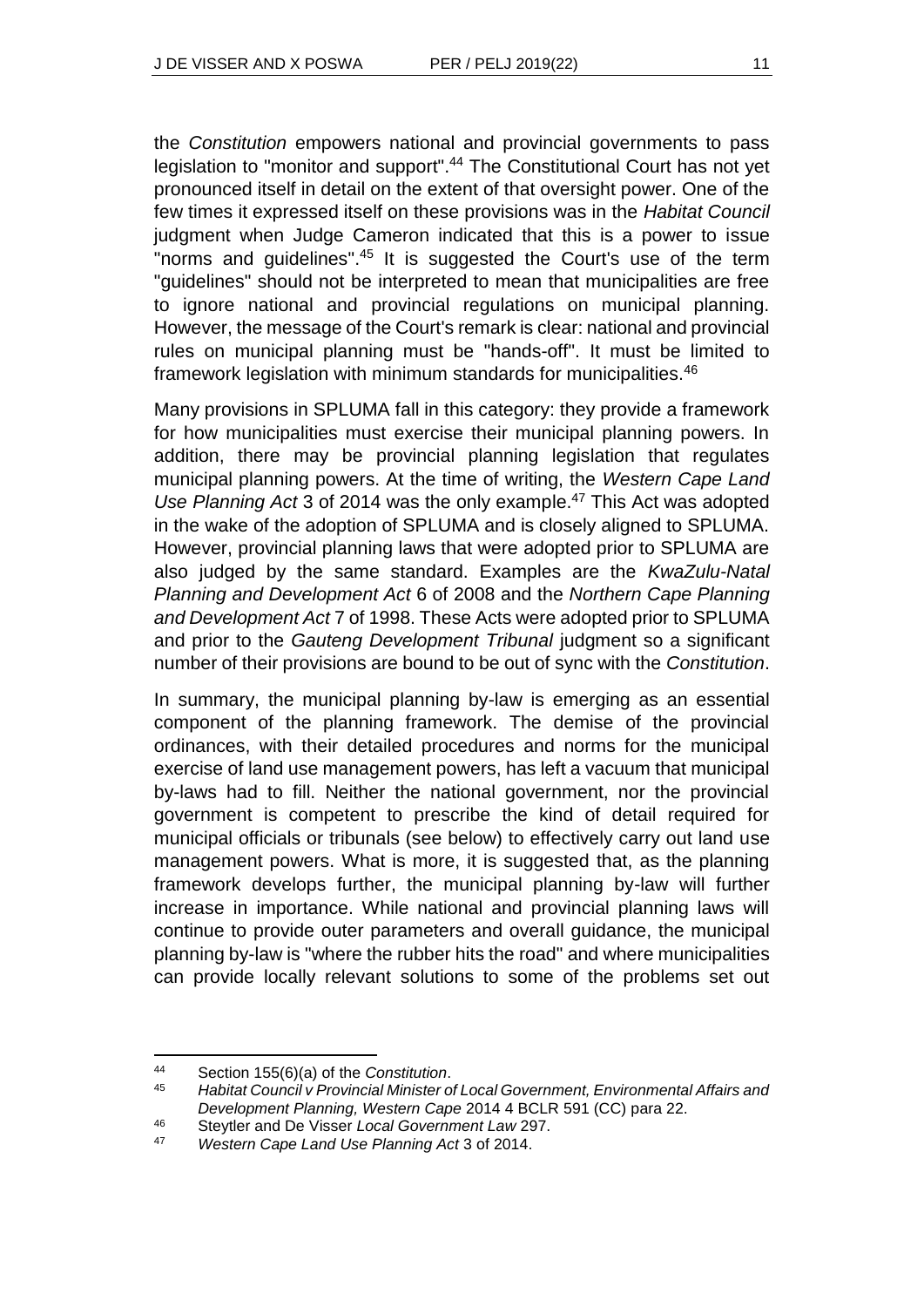earlier. The next part of this article will locate the municipal planning by-law within the framework provided by SPLUMA.

# **3 The** *Spatial Planning and Land Use Management Act* **16 of 2013 (SPLUMA)**

#### *3.1 Overview*

What follows is a short overview of SPLUMA and how it plays this much anticipated role as a framework for planning across three levels of government. The Act is not discussed in detail but concepts and provisions that are most crucial to the theme of this research paper are introduced.

Aside from setting out the objectives and different components of spatial planning, the Act distinguishes and defines national, provincial and municipal planning in Chapter 1.<sup>48</sup> This is a clear manifestation of SPLUMA's role as framework legislation, providing an overall architecture for planning at the three levels of government.

Chapter 2 contains development principles that must guide all organs of state engaged in spatial planning and land use management. Amongst other things, it emphasises the need to redress the imbalances of the past and to ensure equity in the application of planning systems.<sup>49</sup>

Chapter 3 contains provisions that focus on the monitoring and support efforts to be provided by the national government to provinces and municipalities. It furthermore deals with provincial support to municipalities.<sup>50</sup> In a number of curiously phrased provisions, the Act locates provincial legislation as part of the overall planning framework. Section 10(1) provides that provincial laws may provide for certain listed matters, matters of provincial interest and remedial measures to deal with municipal problems. Section 10(2) provides that provincial laws may provide for structures and procedures that differ from SPLUMA, as long as the provincial law is "not inconsistent" with SPLUMA. It is not clear how provincial legislation can provide different structures and procedures without being inconsistent with SPLUMA.<sup>51</sup>

Chapter 4 deals with spatial development frameworks. It instructs national government to adopt a National Spatial Development Framework and provinces to adopt provincial spatial development frameworks (PSDFs).<sup>52</sup> These provisions now entrench the national and provincial spatial development frameworks as statutory plans. Before SPLUMA, national and

<sup>48</sup> Chapter 1 of SPLUMA.

<sup>49</sup> Chapter 2 of SPLUMA.

<sup>50</sup> Chapter 3 of SPLUMA.

<sup>51</sup> Section 10(2) of SPLUMA.

<sup>52</sup> Chapter 4 of SPLUMA.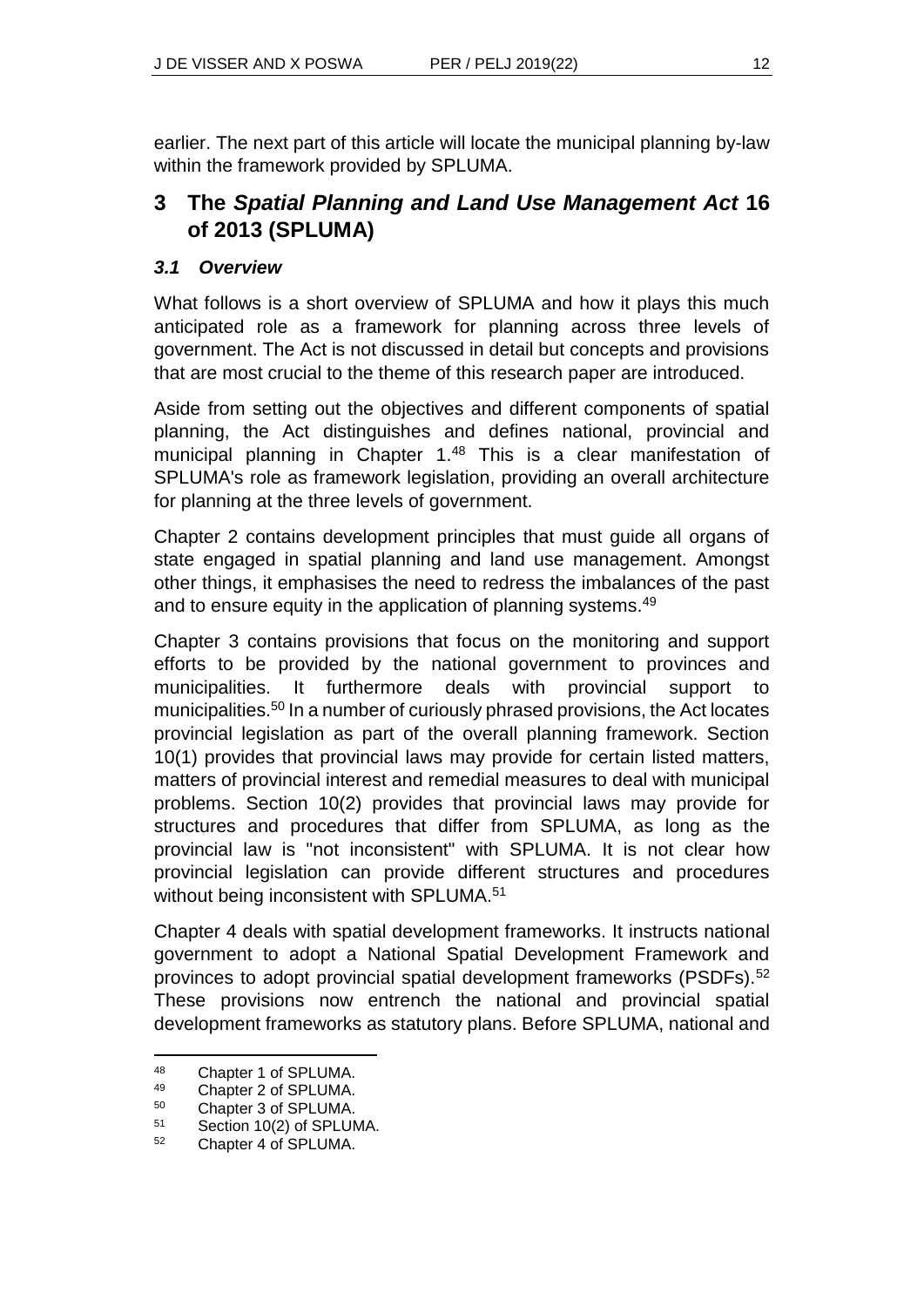provincial development frameworks were adopted without any specific basis in law. This is now different with SPLUMA setting out (1) how they must be prepared and published and (2) what they must contain as a minimum. This new status does not drastically alter the legal status of the national and provincial SDFs, though. They remain policy documents that bind the governments that adopted them but that do not bind others.<sup>53</sup>

Section 15(3) of SPLUMA provides clearly that the PSDF does not confer land use rights.<sup>54</sup> The Act permits the national Minister to publish a regional spatial development framework for a region that straddles provincial and/or municipal boundaries. The Act also regulates municipal spatial development frameworks (MSDFs). MSDFs already had a basis in law because section 26(e) of the *Municipal Systems Act* instructs municipalities to adopt an MSDF as part of the integrated development plan.<sup>55</sup> SPLUMA thus explicitly refers to and then elaborates on the provisions of the *Municipal Systems Act* (and its regulations). Compared to the provisions on the MSDF and PSDFs, SPLUMA is more ambitious about the legal status of MSDFs. It specifically prohibits municipalities to take decisions that are inconsistent with the MSDF.<sup>56</sup> Importantly, the same applies to other organs of state making land development decisions. This is further outlined in para 4.3 below.

Chapter 5 of the Act regulates land use management and in what is perhaps one of its most crucial provisions. SPLUMA introduces the concept of "wallto-wall" land use schemes in section 24(1). Within five years of the Act coming into operation, each municipality must have adopted a land use scheme for its entire area. The Act sets out minimum requirements governing the content of land use schemes and makes it clear that no land may be used for purposes not permitted in the land use scheme.<sup>57</sup>

Chapter 6 of the Act governs land use development management and introduces the "municipal planning tribunal" (MPT).<sup>58</sup> Each municipality must establish an MPT and populate it with officials and experts (councillors are barred). In principle, the MPT decides on land use applications but the municipality may designate an official to deal with certain categories of applications. SPLUMA sets out the MPT's powers and provides minimum requirements for land use management decision making in municipalities.

<sup>53</sup> Section 17(3) of SPLUMA.

<sup>54</sup> Section 15(3) of SPLUMA.

<sup>55</sup> Section 26(c) of the *Local Government: Municipal Systems Act* 32 of 2000.

<sup>56</sup> Section 22(1) of SPLUMA.

<sup>57</sup> Section 26(2) of SPLUMA.

<sup>58</sup> Chapter 6 of SPLUMA.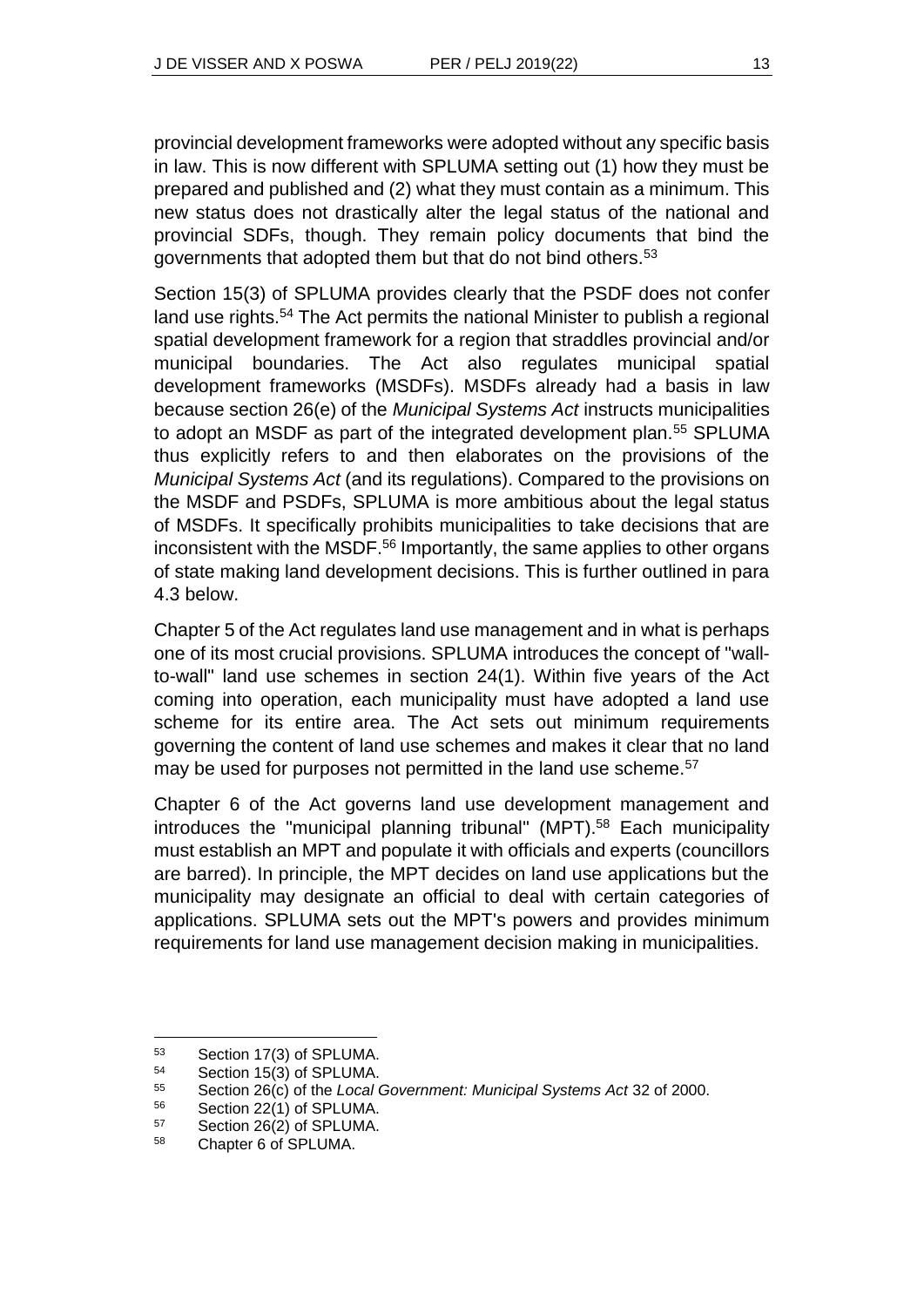### *3.2 SPLUMA on by-laws*

SPLUMA only reluctantly accepts that municipalities will make by-laws. Only twice does it mention municipal by-laws on municipal planning. First, section 6(1)(a) of SPLUMA provides that the development principles apply to the preparation, adoption and implementation of municipal by-laws on spatial planning and land use management. The fact that SPLUMA does not embrace the notion of local law making is a pity. The idea that municipalities would adopt municipal planning by-laws only started featuring very late in the drafting process. In that sense, an opportunity may have been missed to more deliberately deal with the role of municipal by-laws in the planning framework.

Furthermore, section 32(1) of SPLUMA provides that a municipality may pass a by-law aimed at enforcing its land use scheme.<sup>59</sup>

# **4 What the fifteen by-laws do with the four challenges**

### *4.1 Introduction*

The remainder of this article examines a sample of fifteen municipal planning by-laws and assesses how they give content to SPLUMA's approach to the four challenges outlined in section 1 of this article. It proceeds on the basis of the premise that the direction given by SPLUMA on how to solve these challenges can only succeed if it finds resonance in the content of municipal by-laws.

### *4.2 Selection of by-laws and methodology*

The fifteen planning by-laws were selected from all nine provinces. Care was taken to include both metropolitan and local municipalities and to cover both rural and urban areas. This was to ensure that the sample included a reasonable cross-section of municipalities, across provinces, municipal categories and urban/rural realities. The research for this article took place in 2016 so the assessment pertains to the content of the municipal planning by-laws as they existed between June-November 2016. They thus represent "first generation" by-laws, ie the first by-laws adopted after the coming into operation of SPLUMA. Changes subsequent to November 2016 have not been included in this review. The fifteen by-laws were subject to an assessment. The scope of the research did not permit a comprehensive and detailed assessment but rather a preliminary assessment of what the by-law provides on the four issues under consideration.

l <sup>59</sup> The latter provision is superfluous because the *Constitution*, not SPLUMA, empowers municipalities to pass municipal planning by-laws.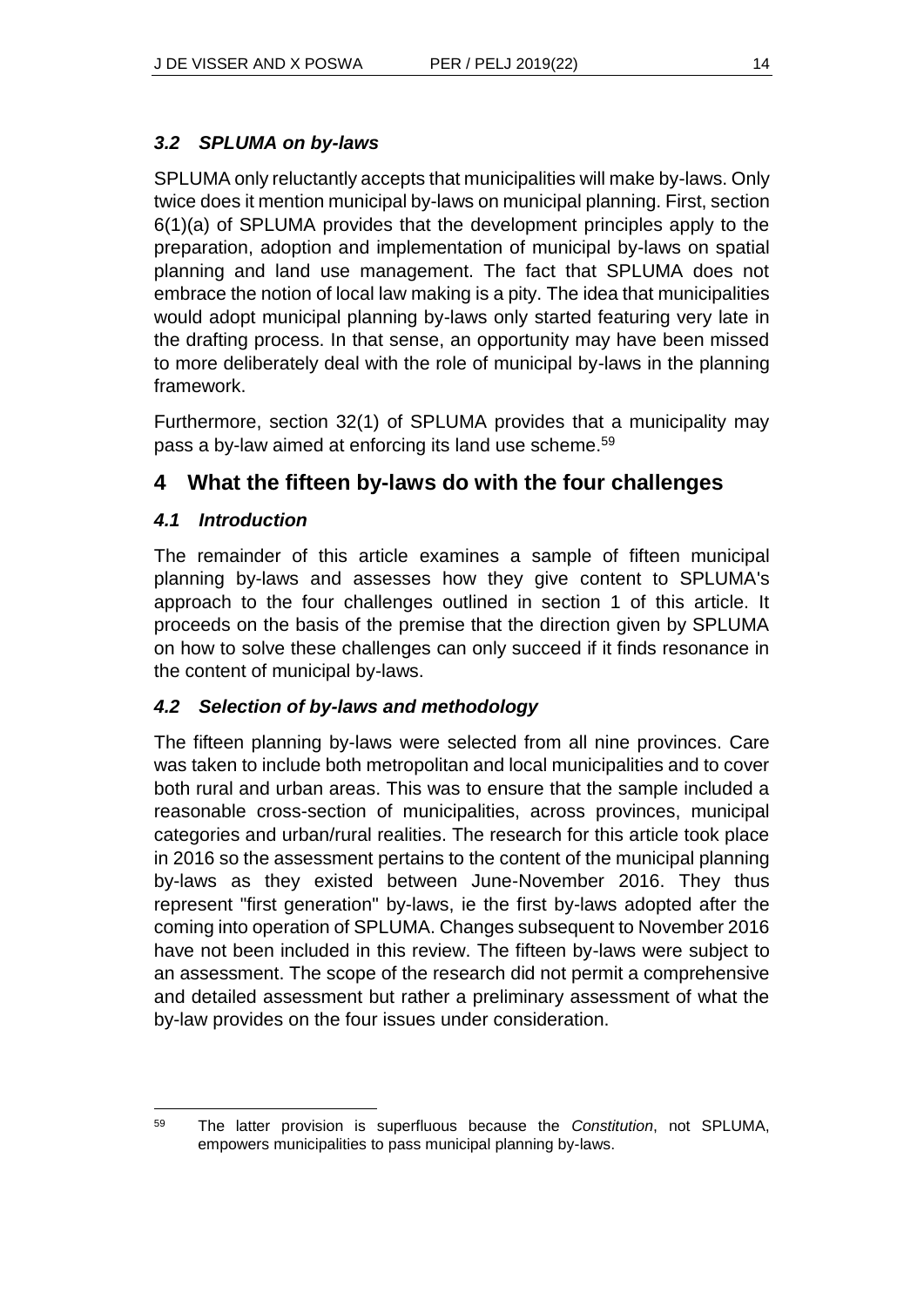#### *4.3 Who does what? How does the by-law relate to provincial law?*

Given the expectation that implementing SPLUMA will demystify the division of powers between national, provincial and municipal planning powers, it is important to examine whether and how municipal by-laws relate to provincial laws under the SPLUMA dispensation. This is particularly important, given the history of land use management as the preserve of provincial governments who delegated powers to municipalities (see paragraph 2 above). Provincial governments made all the rules, implemented them with (or without) the help of municipalities and exercised stringent oversight. In the new dispensation, municipalities (1) have their own planning powers, (2) must make rules on how to use those powers and (3) are supervised by provinces. How will this work and more specifically, do the by-laws reflect on this delicate balancing act between municipal decision making and provincial oversight? While it goes outside of the scope of this article to examine this in detail, an important first step is to assess whether the by-law works in conjunction with a provincial law. Therefore, the question with respect to each by-law reviewed is whether or not the text of the by-law reflects the existence or possibility of provincial legislation impacting on municipal planning. In other words, does the bylaw work in conjunction with a provincial law? Lastly, it must be noted that some of these provincial laws which the by-laws refer to, are drafts that have not yet been passed by the respective province.

The by-laws under review provide some insight into how different provinces and municipalities approach this question, in particular the relationship between municipal by-laws and provincial legislation.

It appeared that the majority of municipalities adopted by-laws that, one way or another, worked in conjunction with provincial planning legislation. In fact, in six out of the nine provinces, by-laws made reference to provincial law. Mbombela in Mpumalanga does recognise the relationship between its planning by-law and provincial planning legislation. Section 3 (1) of its municipal planning by-law provides that the by-law is subject to the relevant provisions of SPLUMA *and provincial legislation*. <sup>60</sup> he Western Cape is currently the only province with a post-SPLUMA provincial planning law, the *Land Use Planning Act* 3 of 2014 (LUPA). The municipal planning by-law of George local municipality very clearly requires the by-law to work in conjunction with LUPA. In Gauteng, the City of Johannesburg's planning bylaw recognises provincial legislation. Section 10 of the by-law refers to provincial planning legislation which is yet to be promulgated. However, the by-law delivers a shot across the bow in providing that, in case of conflict with the provincial law, it gives effect to "municipal planning", a warning to

<sup>&</sup>lt;sup>60</sup> Section 3(1) of the Mbombela Local Municipality Spatial Planning and Land Use Management By-law.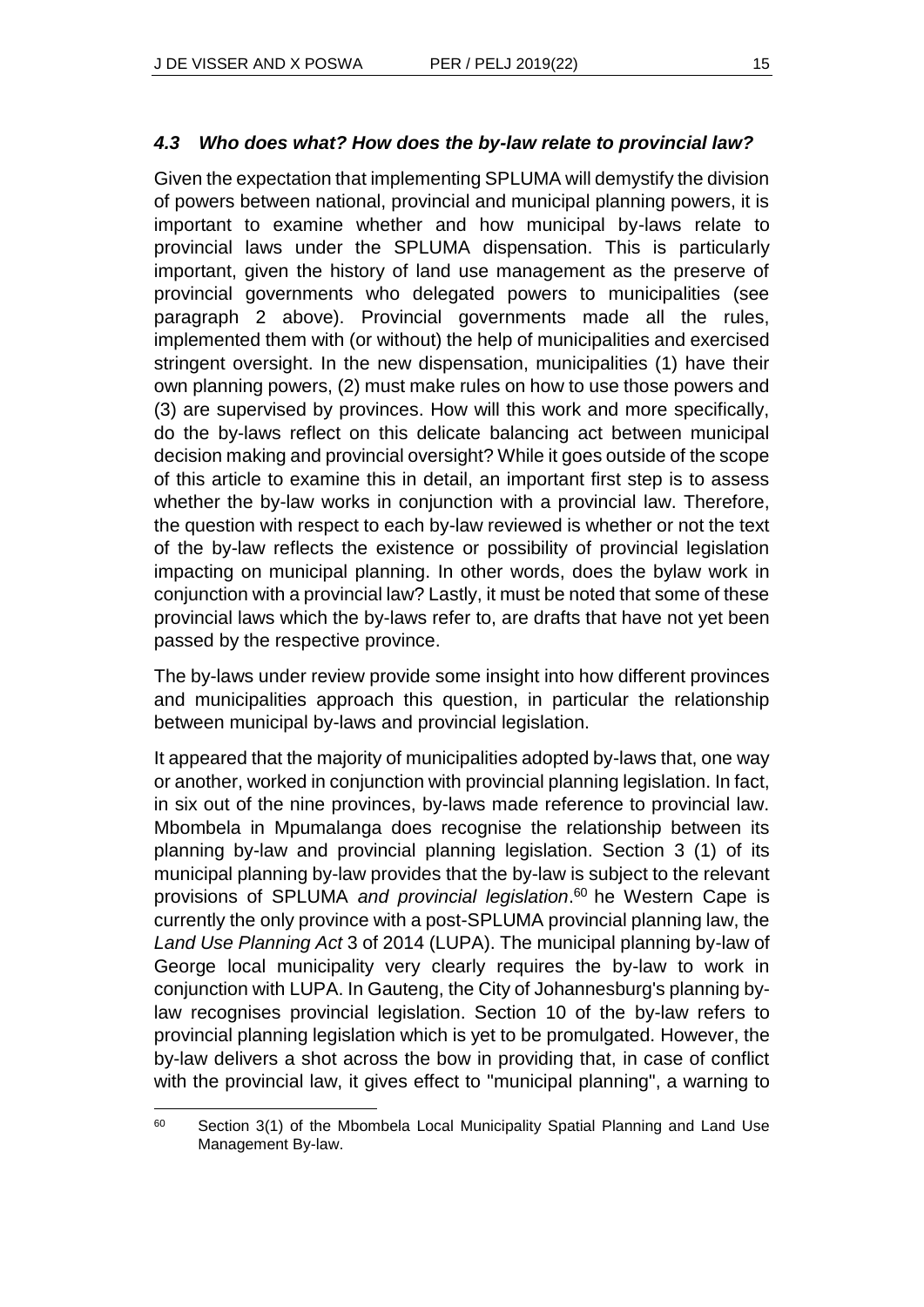the provincial government not to adopt provisions that trespass on municipal planning powers. Legally, the provision is irrelevant: should a conflict arise between the by-law and a (future) provincial law, it will not be decided in terms of the provisions of the Johannesburg by-law but in terms of the provisions of the *Constitution*. <sup>61</sup> In the Eastern Cape, section 3(1) of the planning by-laws of the Engcobo and Kouga local municipalities require the by-law to work in conformity with a provincial law.<sup>62</sup> The by-laws of Nongoma and Ubuhlebezwe local municipalities in KwaZulu-Natal clearly envisage a relationship between the by-law and provincial legislation. For example, section 54 (4) (a) of both by-laws states that the Municipal Planning Approval Authority may not approve an application for municipal planning approval that is inconsistent with the provincial planning norms and standards.<sup>63</sup> In the North West province, Madibeng and Rustenburg acknowledge provincial legislation.

With respect to the three other provinces, the findings were that no reference is made to provincial legislation. In the Northern Cape, the Dikgatlong and Sol Plaatjie by-laws contained not a single reference to provincial law. In the Free State, Tswelopele and Mantsopa were silent on provincial legislation and in Limpopo, the by-law of Mogalakwena municipality did not mention provincial legislation.

It goes beyond the scope of this study to provide detailed analysis of how exactly municipal by-laws refer to provincial legislation but a brief analysis of the City of Tshwane's by-law gives some insight into how provincial legislation intersects with municipal by-laws: For example, sections 4(2) and 5(4)(c)(vii) provide that the City will have regard to provincial legislation when drafting its MSDF. while sections  $9(3)(c)$  and  $10(2)(b)(v)$  provide that the City's land use scheme must consider provincial legislation. Lastly, section 20(4)(d) provides that the concept of an "objector" in SPLUMA is as defined in provincial legislation. These are some of the few examples that provide insight into how the by-laws view the role of provincial legislation in regulating planning.

### *4.4 Linking forward planning and land use management*

SPLUMA makes a concerted effort to strengthen the link between municipal spatial planning and land use management. Two provisions stand out in this respect. First, as already mentioned, section 22(1) prohibits land use management decisions that are inconsistent with an MSDF.<sup>64</sup> A deviation

<sup>61</sup> Section 156(3) of the *Constitution*.

<sup>62</sup> Section 3(1) of the Kouga Local Municipality and Engcobo Local Municipality Spatial Planning and Land Use Management By-laws.

<sup>&</sup>lt;sup>63</sup> Section 14(4) of the Ubuhlebezwe and Nongoma Local Municipality Spatial Planning and Land Use Management By-laws.

<sup>64</sup> Section 22(1) of SPLUMA.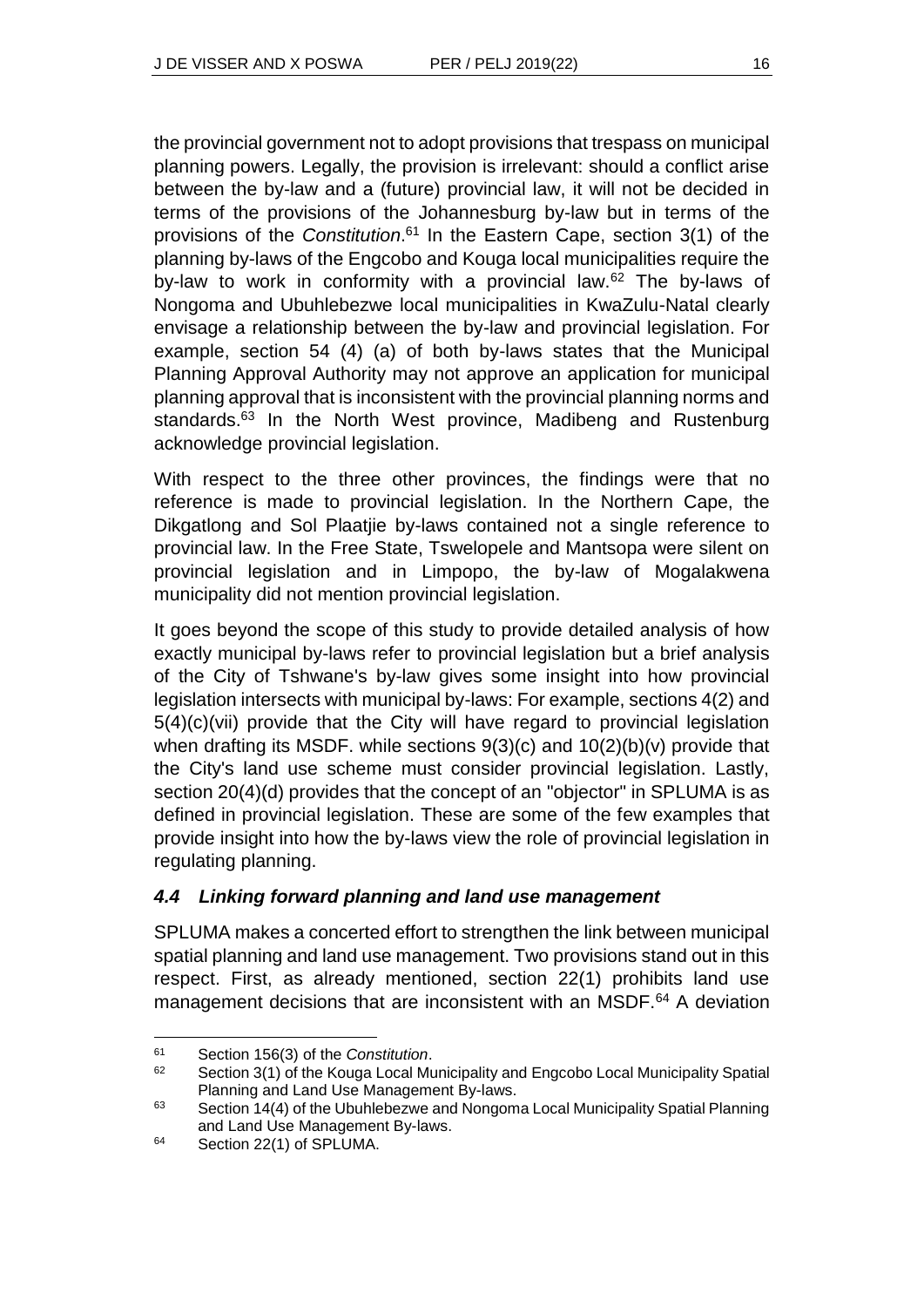from the MSDF is permitted only if "site-specific circumstances" justify it. Secondly, the land use scheme adopted by the municipality "must give effect to municipal spatial development frameworks". Given that land use schemes grant land use rights this suggests that MSDFs will somehow have a direct bearing on land use rights.

Therefore, it is important to assess whether the municipal planning by-law includes any provisions that link the mandate of the MPT or the authorised official to the municipality's IDP, including the MSDF? In particular, does the by-law make reference to the MSDF when it addresses the criteria for their decision making? Does it include any provisions that somehow facilitates or makes obtaining land use approvals "easier" if the development is envisaged in the MSDF?

The findings indicate that, in almost all municipalities in the sample, the bylaw makes an effort in connecting land use management to forward planning. The by-laws of Johannesburg (Gauteng), Mbombela (Mpumalanga), Nongoma and Ubuhlebezwe (KwaZulu-Natal), Engcobo and Kouga (Eastern Cape), Madibeng and Rustenburg (North West), Tswelopele and Mantsopa (Free State) and Mogalakwena (Limpopo) all include provisions that compel the MPT or the Authorised Official to consider the MSDF before taking a land use decision. The Northern Cape bucks the trend with the by-laws of Dikgatlong and Sol Plaatjie being silent on connecting land use management to forward planning.

Upon closer examination of the by-laws, different approaches emerge. For example, the Ubuhlebezwe by-law prohibits the municipal planning authority, ie (Municipal Planning Tribunal or Authorised Official) to take decisions that are inconsistent with the IDP. Inconsistency is defined as a development that is either specifically prohibited or irreconcilable with the IDP. Furthermore, if the IDP makes it clear that the engineering services required for the development will not be made available, the development is also inconsistent with the IDP. Ubuhlebezwe goes further in pursuing consistency between the IDP and planning decisions by providing that the IDP may be amended to ensure consistency between the planning approval and the content of the IDP. The decision to amend the IDP may be made conditional on the development being approved.

None of the by-laws under review contained provisions that linked consistency of the development with the IDP with a softening of ordinary application requirements or criteria. Inconsistency with the IDP is used to discourage inappropriate development but, consistency with the IDP does not necessarily obviate the usual requirements and criteria: they still apply.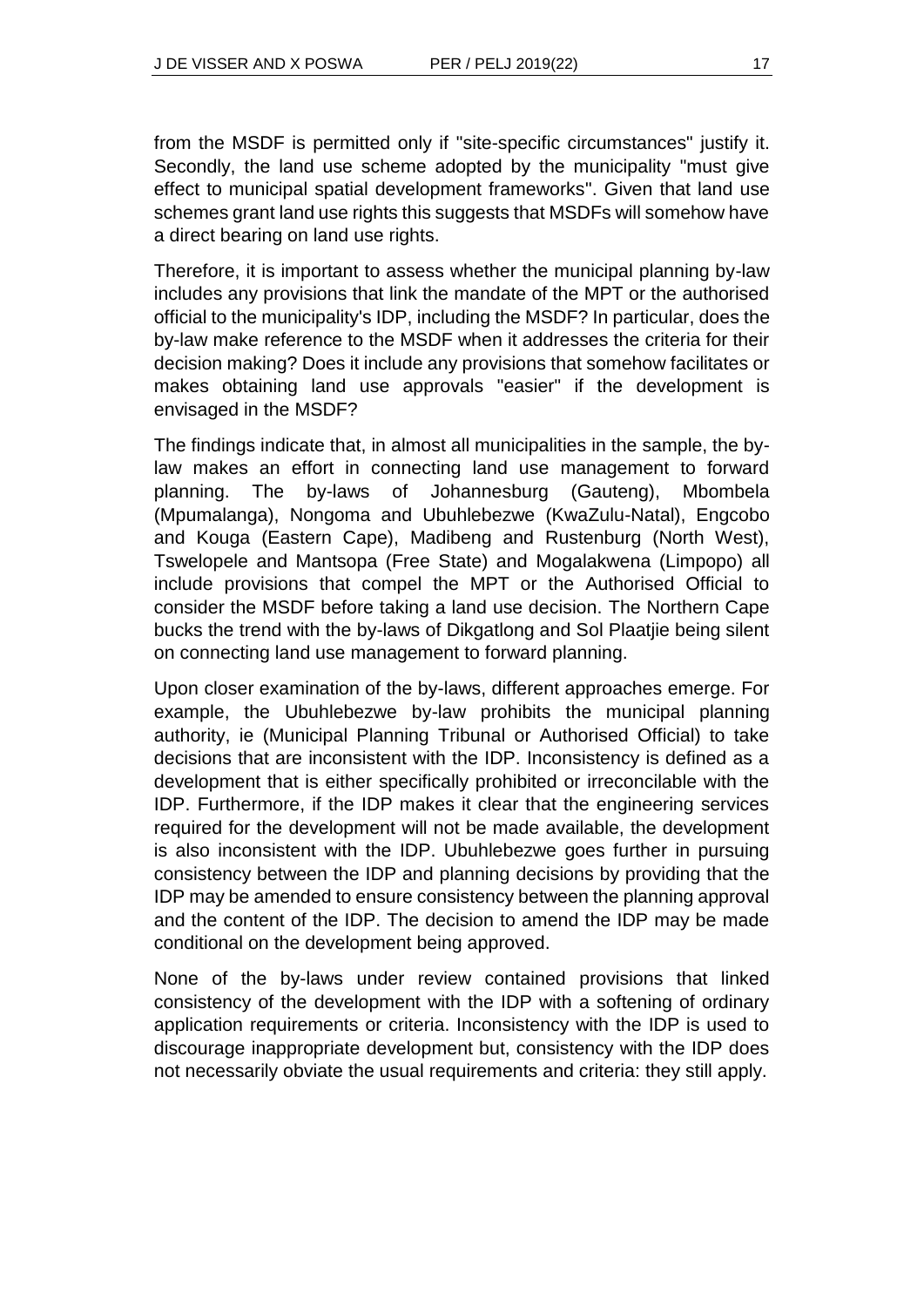### *4.5 Dealing with informality*

The response of the planning framework to informality, either in the form of urban informal settlement or currently "unplanned" communal land is crucial. SPLUMA directs municipalities specifically to address this. Perhaps the most direct instruction appears in section 24(2)(c) where SPLUMA provides that the land use or zoning scheme "must include provisions that permit the incremental introduction of land use management and regulation in areas under traditional leadership, rural areas, informal settlements, slums and areas not previously subject to a land use scheme".<sup>65</sup> While the instruction targets the land use or zoning scheme, it seems that in order for this to work, municipal by-laws must give further content to this. So the first question is whether the municipal planning by-law includes provisions aimed at facilitating the incremental introduction of land use management systems in informal or currently "unplanned" areas.

The second, and related, question is whether the municipal planning by-law includes any provisions that differentiate between formal, informal and/or communal areas. Perhaps more importantly, if it does, what are the criteria for the distinction? Thirdly, if the by-law distinguishes informal from formal areas, what, if any, is the consequence of that for the implementation of the by-law? For example, are the criteria for decision making different? Are the application fees and/or liability for notice costs different? Does it differentiate when it comes to methods of notification, or perhaps with respect to the enforcement of the by-law?

Most of the by-laws reviewed do differentiate between formal, informal and communal areas. For example, the by-laws of Mbombela, Johannesburg, Engcobo, Mogalakwena, Kouga, Nongoma, Ubuhlebezwe, Madibeng, Rustenburg, Tswelopele, as well as Mantsopa all differentiate between formal, informal and communal areas. The Dikgatlong, Sol Plaatjie and George municipalities' by-laws were the exceptions in that they did not provide any differentiation among formal, informal and communal areas.

A number of by-laws contained no definitions of informal or communal land. The Dikgatlong, Sol Plaatjie and George by-laws naturally contained no definition as the by-law itself does not differentiate. The by-laws of Tswelopele in the Free State suggest that differentiated systems apply but did not include a definition of what the differentiation is based on.

The by-laws of Engcobo and Kouga in the Eastern Cape and Mbombela in Mpumalanga (three municipalities with large tracts of "unplanned" land) contained identical definitions of "communal land". These by-laws define "communal land" with reference two matters. The first is the jurisdiction of a

 $65$  Section 24(2)(c) of SPLUMA.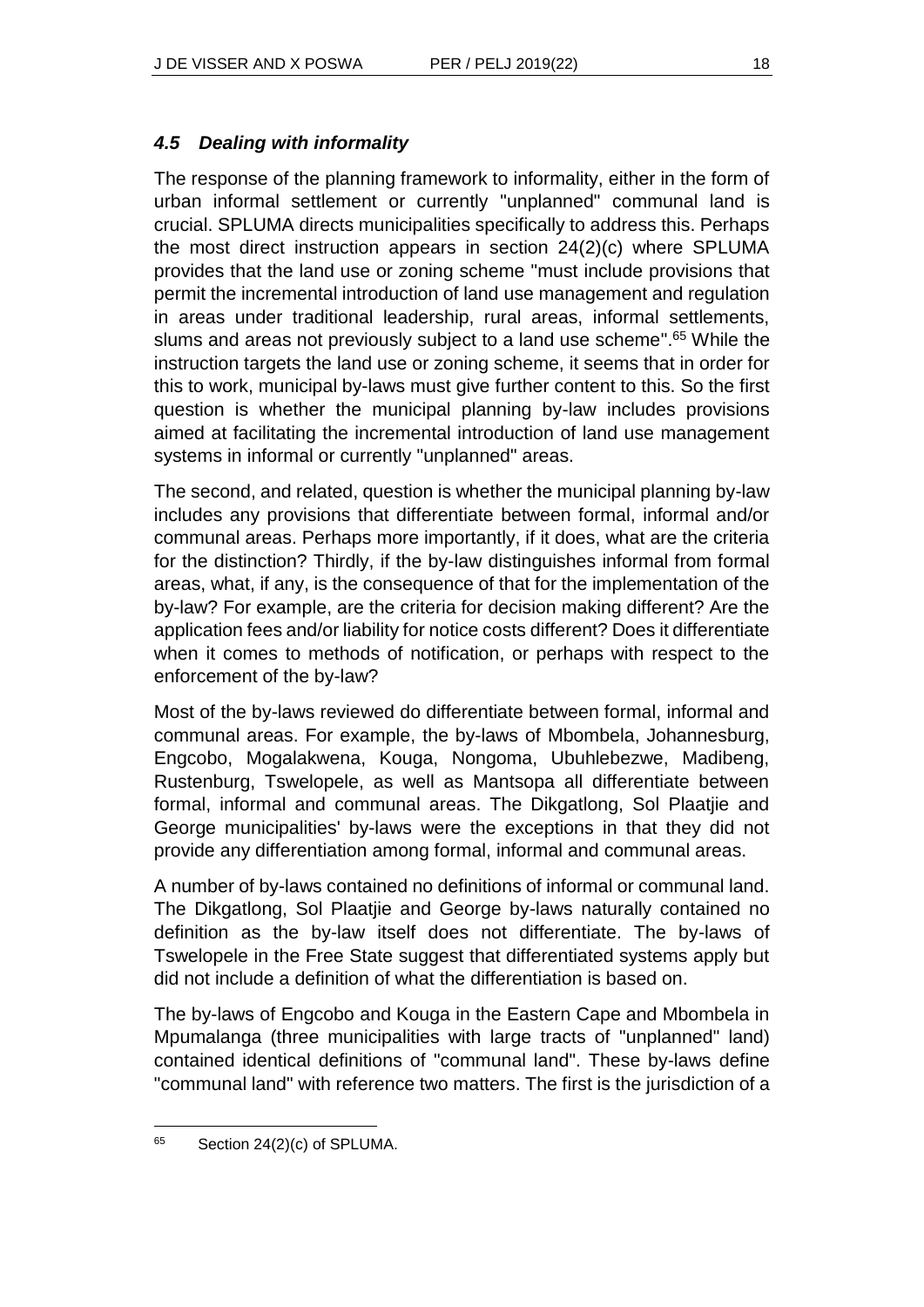l

traditional council in terms of post-apartheid legislation on traditional leadership. The second is either the land having being vested in an apartheid government trust to control land acquisition by "natives" or in the government of one of the self-governing territories. The KwaZulu-Natal bylaws of Ubuhlebezwe and Nongoma introduce a more fluid definition of unplanned land by referring to "land that is occupied in an unstructured manner by a traditional community or indigent households".<sup>66</sup>

Turning to the challenge of defining informality in the urban context, section 1 of the Johannesburg by-law includes a definition of an informal settlement. It defines "informal settlement" as being the result of "informal occupation of land by persons none of whom are the registered owner of such land, which persons are using the land for primarily residential purposes, with or without the consent of the registered owner and established outside of the provisions of this By-law or any other applicable planning legislation". 67

A further question is whether the criteria for decision making differ when it comes to formal, informal and/or communal areas. The general trend in the by-laws under review is that they do not: the same criteria apply across the board. However, three "rural" by-laws, namely those of Nongoma, Ubuhlebezwe (KwaZulu-Natal) and Madibeng (North West), did include provisions that differentiated. Section 30(1)(xxiv) of the Madibeng by-law distinguishes traditional use applications relating to communal lands from other land use applications.

In the same vein, schedule 7 of both Nongoma and Ubuhlebezwe local municipality's by-law provides the criteria for decision-making in relation to informal or communal areas. The type of differentiation applied in Nongoma and Ubuhlebezwe relates to matters such as *who* may apply and the *information* that must be supplied. Applications with respect to dwellings on communal land may be made by the head of a household that seeks to erect a dwelling as opposed to the owner of the land in other types of applications. Similarly, applications with respect to dwellings on communal require information such as the name of the household which the applicant represents, the name of the traditional area and of the isiGodi where the land is situated.

The inquiry extended to a number of issues, namely defining different types of tenure arrangements, differentiating with respect to issues such as the criteria for approval, fees, notice costs and enforcement measures. In

<sup>&</sup>lt;sup>66</sup> Section 44 of the Ubuhlebezwe and Nongoma Local Municipality Spatial Planning and Land Use Management By-laws.

<sup>&</sup>lt;sup>67</sup> Section 1 of the Johannesburg Metropolitan Municipality Spatial Planning and Land Use Management By-law.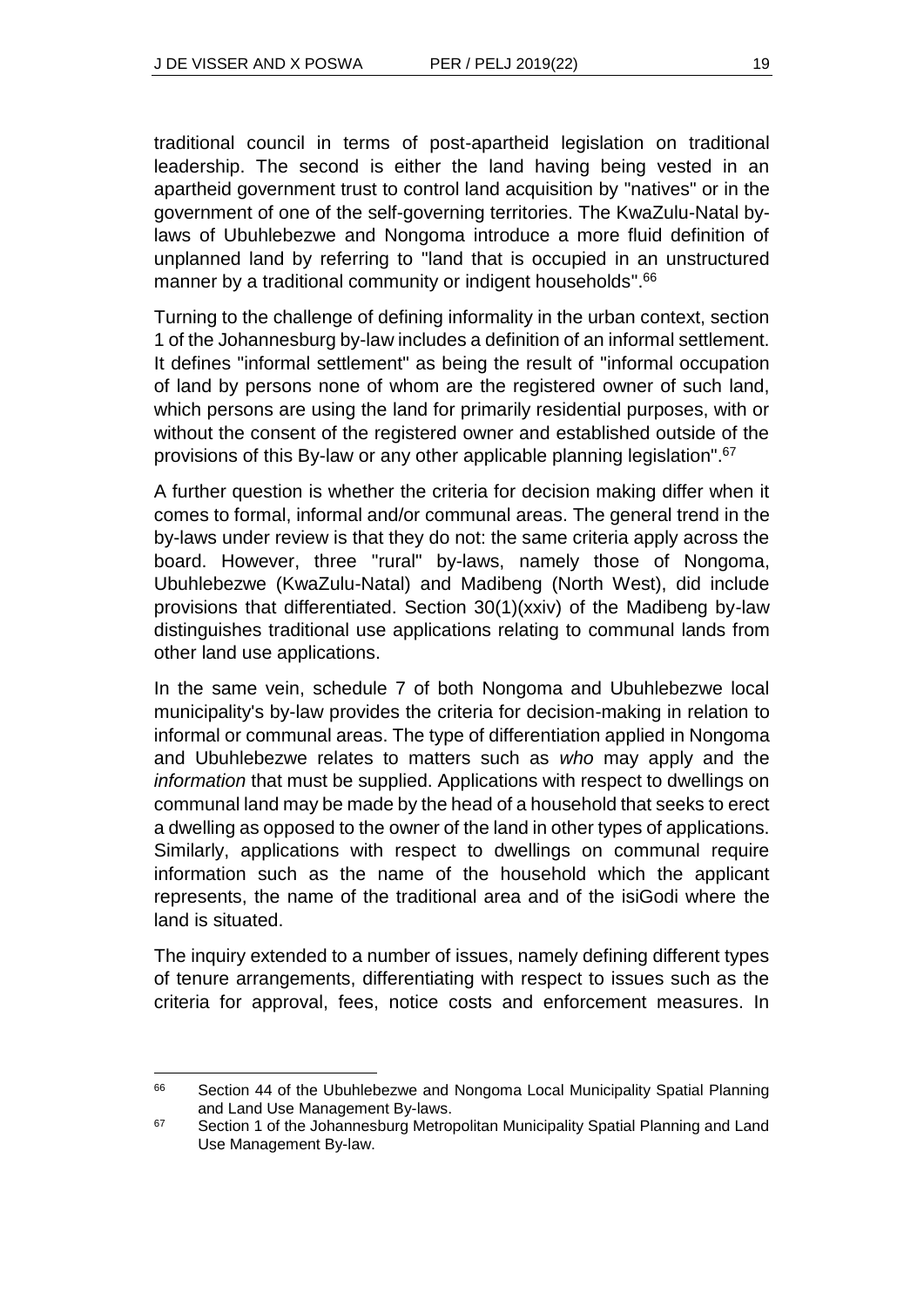addition, a search was done for provisions that aim at facilitating the introduction of land use management in informal or "unplanned" areas.

None of the by-laws under review connect public participation methods (notices etc) to tenure types. The same applies to application fees, enforcement and inspection measures: in all the by-laws these applied across the board. However, the Ubuhlebezwe and Nongoma by-laws express reluctance to introduce rigid enforcement measures in formerly unplanned areas (see below). Further differentiation is likely to manifest in policies under the by-law as opposed to in the by-law itself. For example, section 39(6) of the Mogalakwena by-law empowers the municipality to determine criteria for and grant exemptions to application fees. This enables the municipality to differentiate the fees applicable between formal, informal or communal areas.

The final question is whether the by-laws contain provisions that seek to follow through on SPLUMA's aim of expanding formal planning system into unplanned areas. In this respect, only the by-laws of Johannesburg, Nongoma, Ubuhlebezwe and Rustenburg contain provisions aimed at introducing land use management systems in informal or unplanned areas while the rest of the by-laws do not. For example, section 6(2) of the Johannesburg by-law provides for the incremental introduction of land use management and regulation in areas under traditional leadership, rural areas, informal settlements, slums and areas not previously subject to a land use scheme. In the same vein, section 44 of the Nongoma and Ubuhlebezwe by-laws provide for a framework within which the introduction of land use management systems in informal or unplanned areas may be introduced. These by-laws contain elaborate frameworks for the gradual inclusion of traditional land into land use schemes. This framework is based on four key tenets:

- a) The municipality is instructed to identify all existing non-residential and non-agricultural informal rights to the land, identify the land uses associated with the rights and the nature and extent of the rights. Furthermore, these rights must be located on a map, together with the details of the rights holders, their households and the applicable traditional areas and leaders. This information must assist the municipality in preparing a land use scheme.
- b) The by-law establishes the principle that their inclusion in the land use scheme must not unduly disturb the community's accepted land use patterns and land use management practices.
- c) Land use controls and enforcement associated with the inclusion in the land use scheme may only be introduced if the council is of the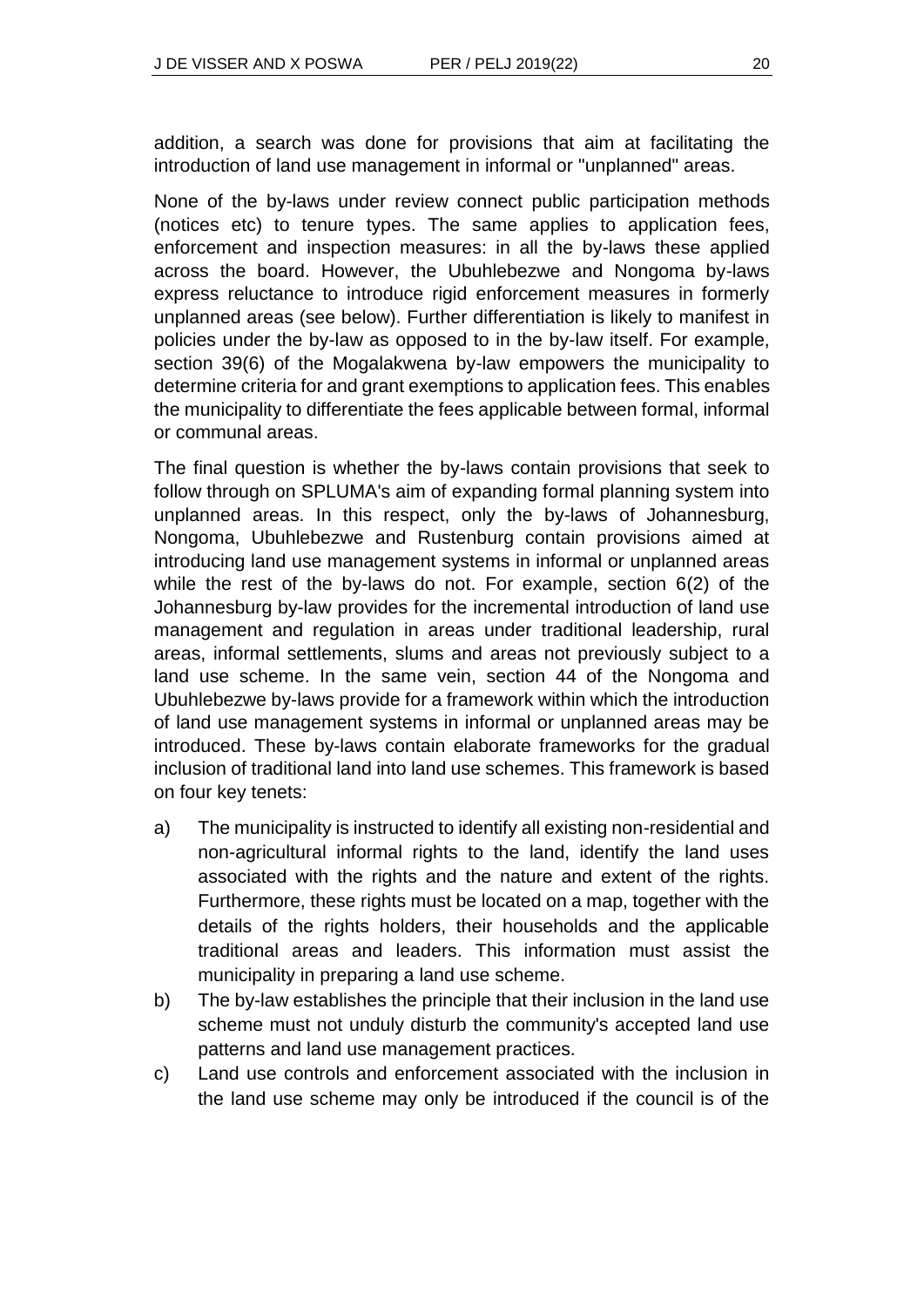opinion that adherence to the land use scheme warrants their introduction.

d) Consultation with the community and its leadership, including traditional leaders must be central to the municipality's efforts.

### *4.6 Reducing red tape*

The two key concerns here are the duration of decision making on land use applications and the proliferation of approvals needed for a single development. With regard to the first, SPLUMA may of course only address planning approvals. It is not competent to put strictures on other processes, such as environmental impact assessments, heritage or agriculture approvals. Section 40(9) of SPLUMA provides that an MPT must decide a land use application without undue delay and within a prescribed period.<sup>68</sup> Section 44(1) empowers the Minister to prescribe timeframes for decision making by MPTs which the MPT is then obliged to adhere to.<sup>69</sup> SPLUMA does not prescribe the consequences of not adhering to the prescribed timeframes. Does the municipality become incompetent to decide outside the timeframes? Or can the (absence of a) decision be taken on appeal? These are matters that the municipal by-law must give further content to. So the question then becomes whether the municipal by-law includes provisions that implement maximum timeframes for decision making.

Section 21(l)(ii) of SPLUMA contains an important directive. It stipulates that the MSDF "must identify areas in which shortened land use development procedures may be applicable". In other words, the MSDF must indicate in which areas the municipality may implement land development procedures that are "shorter than normal".<sup>70</sup> The "shortening" of land use development procedures, referred to in SPLUMA, can really only be done in the municipality's by-law. Municipalities are best placed, both legally and practically to determine if and how that can be done. This means that the implementation of section 21(l)(ii) of SPLUMA, which is intended to address concerns surrounding the duration of decision making procedures, hinges on concomitant provisions in municipal by-laws. The review of by-laws therefore examines whether the by-law contains provisions intended to implement section 21(l)(ii) of SPLUMA by providing for shortened land use development procedures.

With respect to the proliferation of approvals needed for a single development, SPLUMA contains a framework for the alignment of authorisation procedures and even for the complete integration of authorisation decision making. Different organs of state (deciding in terms

 $\overline{a}$ 

 $^{68}$  Section 40(9) of SPLUMA.<br> $^{69}$  Section 44(2) of SPLUMA

Section 44(2) of SPLUMA.

 $70$  Section 21(1)(ii) of SPLUMA.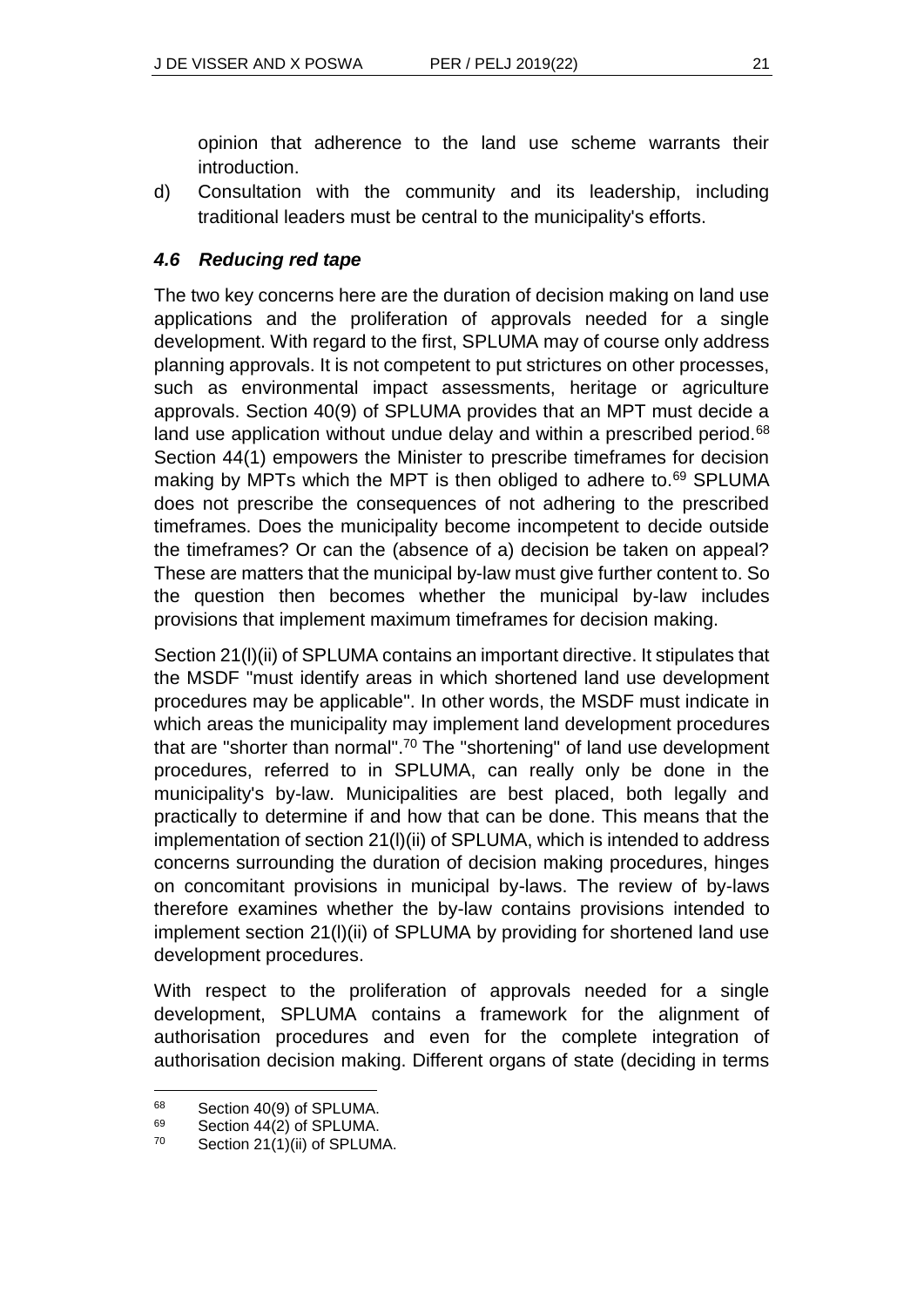of different laws) may "exercise their powers jointly" by issuing separate authorisations.<sup>71</sup> The joint exercise of powers refers to the alignment of procedures, such as for example the alignment of public participation processes. SPLUMA goes further as it permits these different organs of state to merge their authorisations into one single decision.<sup>72</sup> In theory therefore, a municipal planning approval, an environmental impact assessment, an agricultural approval and a heritage approval could all be combined into one single integrated decision. SPLUMA demands that all relevant provisions of all applicable laws must be complied with and that it is clear who the original decision makers were.<sup>73</sup> By all accounts, section 30 SPLUMA is very ambitious. Different organs of state, tasked with assessing different interests affected by a development (ie environmental, agricultural, heritage, water provision, land use planning etc), will not readily surrender control over their decision making processes to a joint process, let alone a joint decision. This is even more so if those organs of state are located in different spheres of government. With local government now firmly in the picture, this will almost always be the case.

At the same time, section 30 of SPLUMA represents an important opportunity for government to mobilise internal coherence around development projects. So it is important to assess the feasibility of these mechanisms. A municipality's participation in these mechanisms again hinges on the provisions of its by-law, particularly if the municipality's decision is merged with another organ of state's decision.

The review of by-laws therefore assessed whether the municipal planning by-law includes any provisions that signal the municipality's intention to align decision making procedures with other organs of state or even integrate decision making authority with other organs of state.

All the by-laws reviewed (except Rustenburg) instructed the municipality to take decisions within a specified time-frame. There is considerable differentiation, though, with respect to both the time period chosen as well as the method of determining when the clock starts ticking. For example, section 37 of the Dikgatlong by-law stipulates that a decision must be taken within 100 days from the date of the application.<sup>74</sup> Section 92 of the by-law of Mbombela provides for a maximum of 120 days from the closing date of submission of comments or objections.

The majority of by-laws (all except Dikgatlong, Rustenburg and Mogalakwena) went further and also included provisions aimed at

 $^{71}$  Section 30(1)(a) of SPLUMA.<br> $^{72}$  Section 30(1)(b) of SPLUMA

Section 30(1)(b) of SPLUMA.

<sup>73</sup> Section 30(2) of SPLUMA.

<sup>74</sup> Section 37 of the Dikgatlong Local Municipality Land Use Management By-law.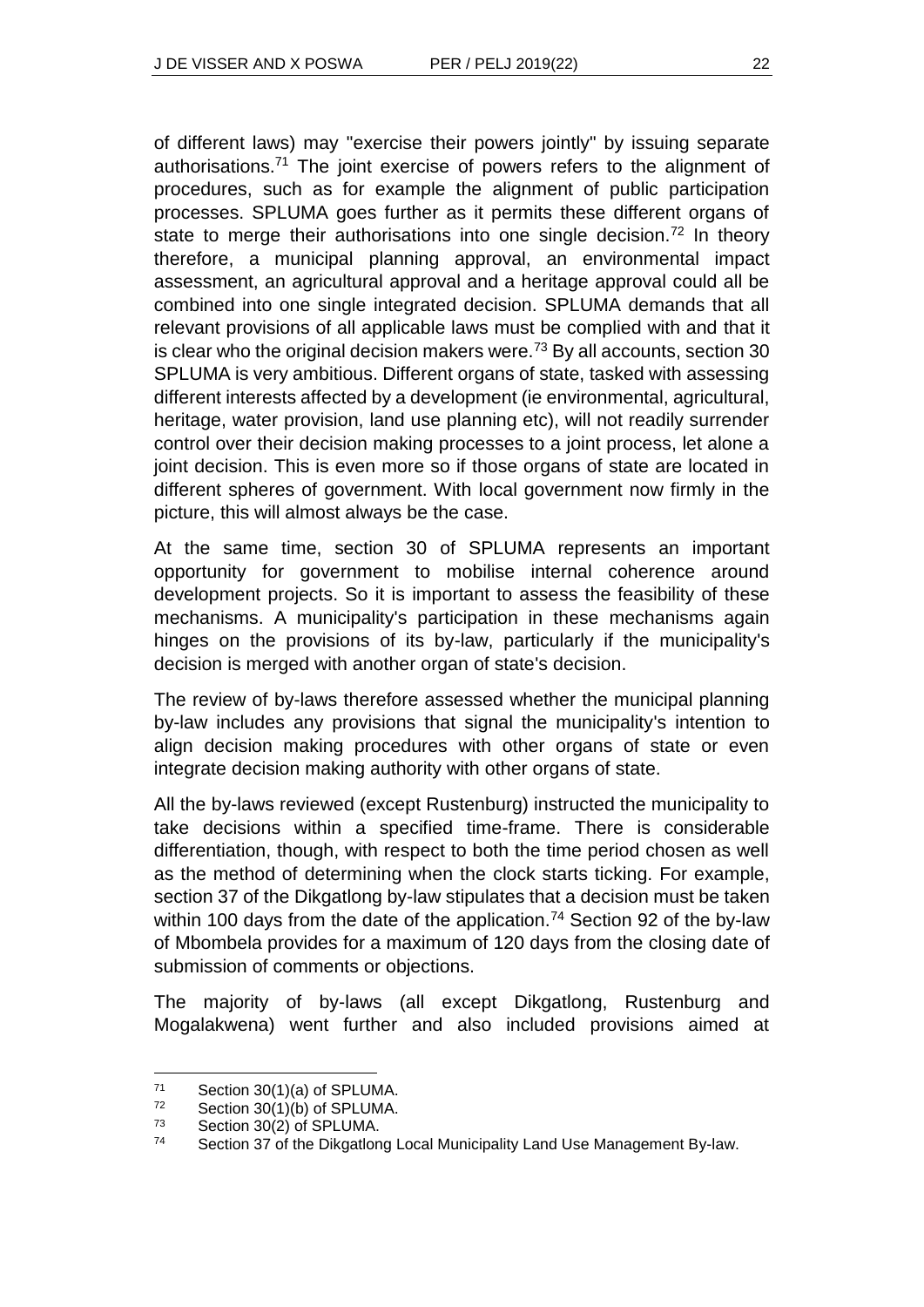addressing non-compliance with the specified time-frames. For example, section 106 of the Engcobo by-law provides that, if no decision is made by the Municipal Planning Tribunal within the period required in terms of the Act, it is considered undue delay in terms of section 40(9) of SPLUMA. The applicant or interested person may report the issue to the municipal manager, who must then report it to the municipal council and the mayor. Another consequence of exceeding the maximum time period may be that it opens up recourse for the applicant in the form of an appeal. For example, section 42 of the Sol Plaatjie by-law provides that an applicant may lodge an appeal to the Appeal Authority if the authorised employee or the MPT fails to decide on an application within the period referred.<sup>75</sup>

A review of the by-laws suggests that there hardly is any appetite for the integration of authorisations. Out of the fifteen municipalities, only Johannesburg made reference in its by-law to the possibility of issuing integrated authorisations. The situation is different with respect to the alignment of decision making procedures to which a substantial number of by-laws (including Johannesburg) made reference. This is not to say that the by-laws always took the matter much further than what is provided in SPLUMA. For example, section 47(3) of the Tswelopele by-law provides that, if a municipality and an organ of state elect to exercise their powers jointly, they may enter into a written agreement that provides a framework for the coordination of the procedural requirements for applications submitted in terms of the municipal bylaws and other legislation. This essentially restates SPLUMA. Schedule 5 of the Nongoma by-law goes a little further by providing for the joint publication of land use application and environmental authorisation notices. In other words, it provides that an applicant may alert the public of both an application for municipal planning approval and an application for environmental authorisation in the same notice.

### **5 Assessment**

l

Against the backdrop of a series of Constitutional Court judgments, SPLUMA put municipalities at the epicentre of land use planning and land use management. The role of national and provincial governments has been reduced. An important consequence of this has been that municipalities must now adopt municipal planning by-laws. This adds a new layer of law to the existing planning framework. This planning framework is expected to address a range of challenges. Four of those are unpacked in this article. How does the by-law (1) relate to provincial law (2) link land use management to forward planning (3) address urban and rural informality and (4) reduce red tape? These four challenges by no means represent the

<sup>&</sup>lt;sup>75</sup> Section 42 of the Sol Plaatjie Local Municipality Land Use Management By-law.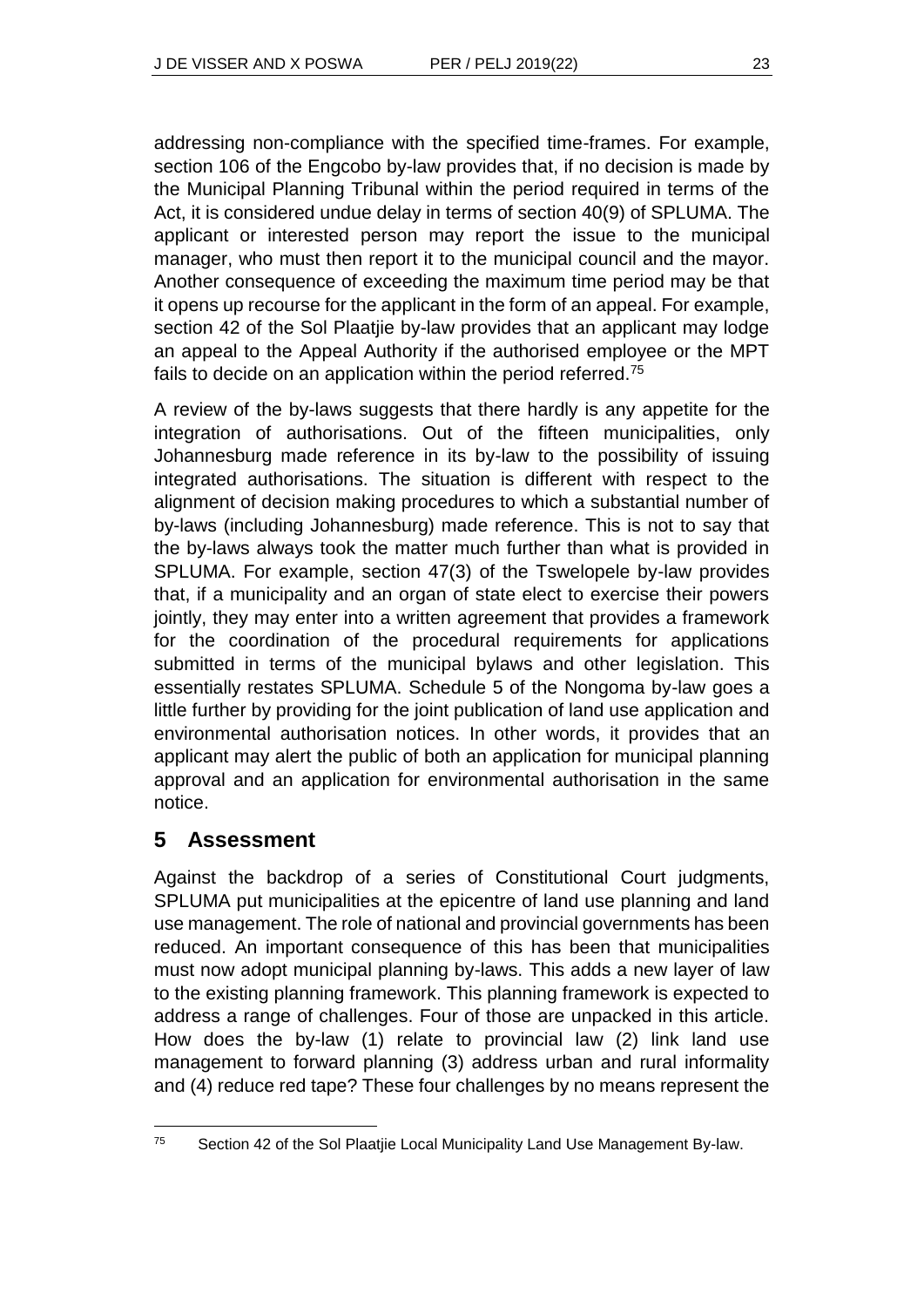full range of issues that the planning framework is expected to respond to but they do address some of the core issues. The central question of this article is what can be observed in the text of these new municipal planning by-laws. Do they begin to address these challenges through locally specific arrangements?

This touches on a possible advantage of clarifying the scope and nature of the planning powers of municipalities. Freed from provincial control, municipalities can now use their newfound legislative authority to innovate around these four challenges. Successful innovations can be emulated elsewhere by other municipalities. In the same vein, the impact of a failed experiment remains limited to a single municipal jurisdiction and does not drag the entire country or province down. On paper, it ought to work. However, the review of by-laws presents a mixed picture.

On the question of linkages with provincial law, references could be found in most by-laws with City legislation (Tshwane) containing numerous references to provincial law. It is clear that those municipalities envisage and attempt to regulate the intersection between provincial law and municipal law. As the planning system settles and more provincial laws are adopted, this intersection will become more and more pronounced and will start throwing up specific challenges such as finding new ways of exercising provincial supervision over land use management by municipalities. There were also municipalities that did not refer to provincial law at all, particularly in the Northern Cape, Free State and Limpopo. If and when new provincial laws are adopted in those municipalities, the by-laws will probably have to be revisited.

On the question of linking land use management to forward planning, different approaches emerge. Most municipalities contain some general provision to compel the decision maker to have regard to the IDP and/or the MSDF. Some municipalities go further and stipulate that a decision that goes contrary to the IDP can only be given on the condition that the IDP is amended. The question is whether it is appropriate to make a land use management decision, based on technical and professional considerations, dependent on a council decision to amend the IDP. Not only will it delay decision making but it also brings political decision making back into the decision. There were no specific references to giving MSDFs the opposite effect, namely relaxing the criteria or procedures when the development is consistent with the MSDF.

Most by-laws differentiate between formal and informal areas. Rural informality is sometimes defined with relative precision, i.e. by referring to the specific (old order) laws that govern this land. There are also more 'fluid' definitions that relate more to the manner in which the land is currently occupied. Some careful attempts are made in the by-laws to follow through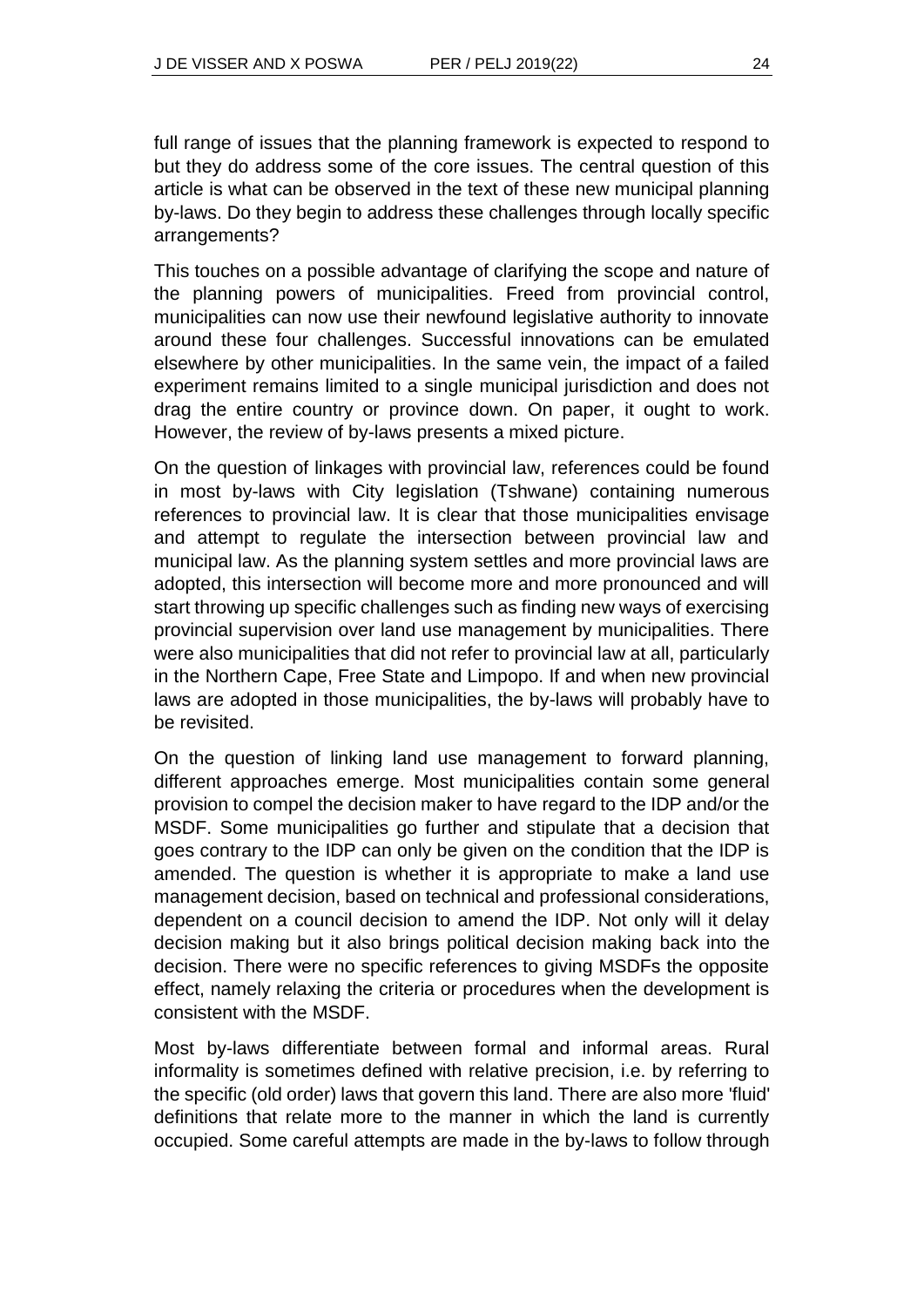on the differentiation, for example with respect to who may apply for a land use approval (head of a household as opposed to the owner) and what information needs to be submitted. Only a few by-laws dealt specifically with the instruction in SPLUMA to expand the planning system into unplanned areas. Most municipalities did not go further than a general reference. However, in KwaZulu-Natal, a comprehensive framework for including traditional areas into land use schemes appears in the by-laws. It appears to be a four-pronged approach based on 1) conducting an audit, 2) being sensitive to existing practices, 3) relaxing strict controls and enforcement and 4) consultation.

Unsurprisingly, all the by-laws included timeframes for decision making with different approaches to the length and start date. Many by-laws also included consequences for the failure to meet timelines but did so in different ways. Some provide for an automatic right to appeal if the deadline is passed, others provided that the issue must be reported to the municipal manager. The review of by-laws indicates that the time is not ripe for municipalities to surrender their decision making authority to some sort of joint decision making with other organs of state, such as the provincial department responsible for issuing environmental impact assessments or the department of agriculture. The suggestion by SPLUMA to that effect is not carried through into the by-laws. However, there is considerable recognition throughout the by-laws that there is scope to align and coordinate the various procedures.

The content of the municipal planning by-laws is only a very rudimentary indicator of the direction in which the planning framework is moving on the four challenges. Much of the innovation around these matters will emerge outside of the by-laws, ie as exemptions, policies, practices and/or financial arrangements. Also, there are a myriad of challenges to the planning framework that lie outside of the SPLUMA framework and relate much more to sectoral legislation (on agriculture, environment etc). However, it does provide a useful insight into how municipalities approach these four issues.

The majority of these "first generation" by-laws seem to focus on ensuring that the transfer of power to municipalities occurs in an orderly fashion. There are very few grand schemes aimed at tackling informality or streamlining decision making across organs of state. Given the timing of the research, the magnitude of the transformation of the framework, the complexity of the issues and the interests involved, this may not be unwise. However, it is submitted that municipalities will start discovering and asserting their law making powers and use it to put forward more new and innovative approaches in the future. The framework for extending land use schemes in traditional areas in KZN is may be an early example of this.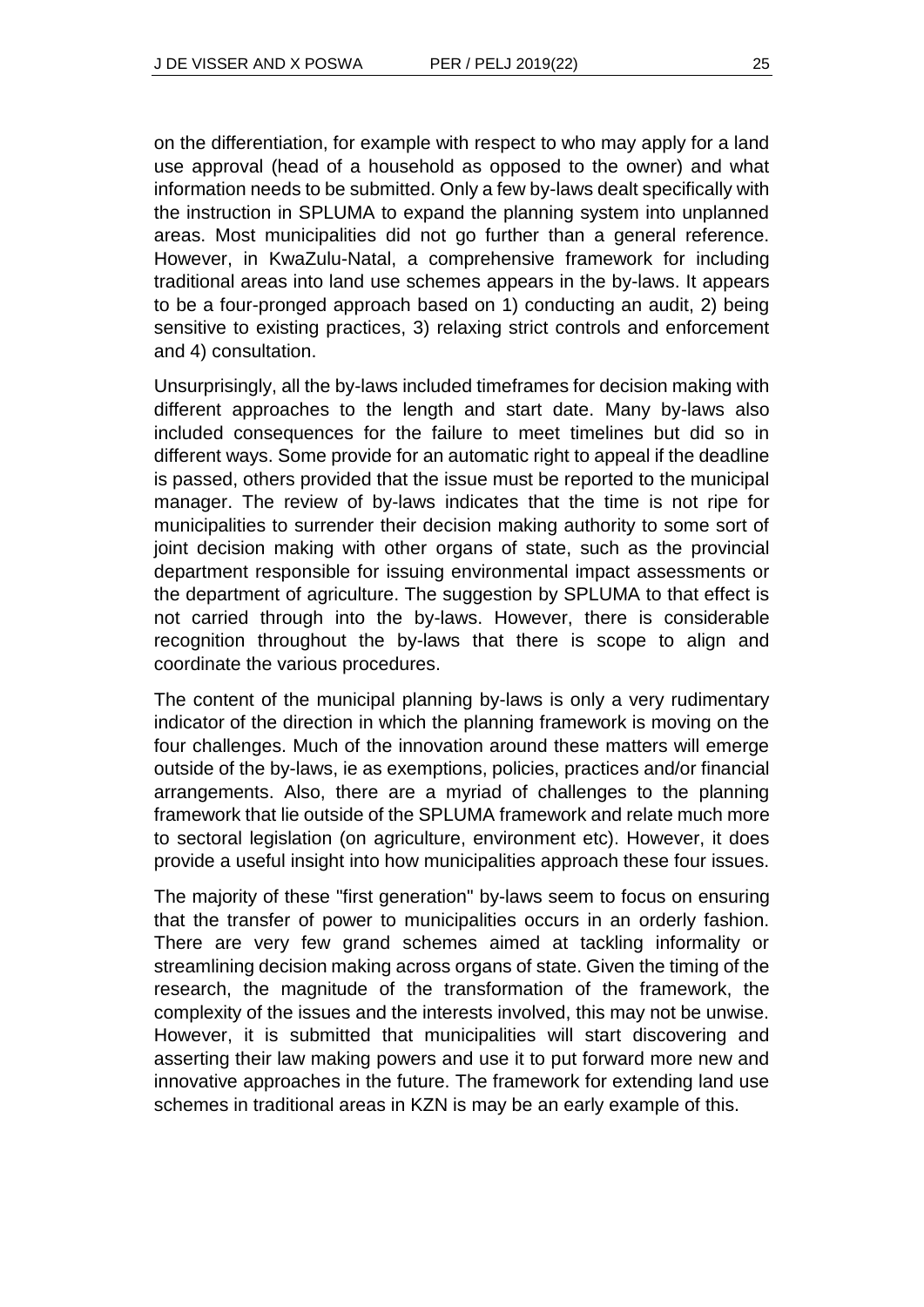# **Bibliography**

#### **Literature**

Berrisford 2011(a) *Urban Forum* Berrisford S "Why it is Difficult to Change Urban Planning Laws in African Countries?" 2011 *Urban Forum* 209-228

Berrisford 2011(b) *Urban Forum* Berrisford S "Unravelling Apartheid Planning Legislation in South Africa: A Case Study" 2011 *Urban Forum* 247-263

De Visser 2016 *UJMPPS* De Visser J "Devolution by Court Injunction: The Case of Land Use Planning and Management in Africa" 2016 *UJMPPS* 92-107

Pieterse 2007 *Urban Forum* Pieterse E "Tracing the Integration Thread in the South African Urban Development" 2007 *Urban Forum* 1-31

Steytler and De Visser *Local Government Law* Steytler N and De Visser J *Local Government Law of South Africa*  (LexisNexis Durban 2009)

Van Wyk 2010 *PELJ* Van Wyk J "Parallel Planning Mechanisms as a Recipe for Disaster" 2010 *PELJ* 214-234

Watson 2009 Progress in Planning Watson V "'The Planned City Sweeps Away the Poor…': Urban Planning and 21st Century Urbanisation" 2009 Progress in Planning 151-193

Western Cape Government *Land Use Planning* Western Cape Government *Land Use Planning Law Reform in the Western Cape* (Western Cape Government, Environmental Affairs and Development Planning Cape Town 2016)

#### **Case law**

*City of Johannesburg Metropolitan Municipality v Gauteng Development Tribunal* 2010 9 BCLR 859 (CC)

*Habitat Council v Provincial Minister of Local Government, Environmental Affairs and Development Planning, Western Cape* 2014 4 BCLR 591 (CC)

*Minister of Local Government, Environmental Affairs and Development Planning of the Western Cape v LagoonBay Lifestyle Estate (Pty) Ltd* 2014 2 BCLR 182 (CC)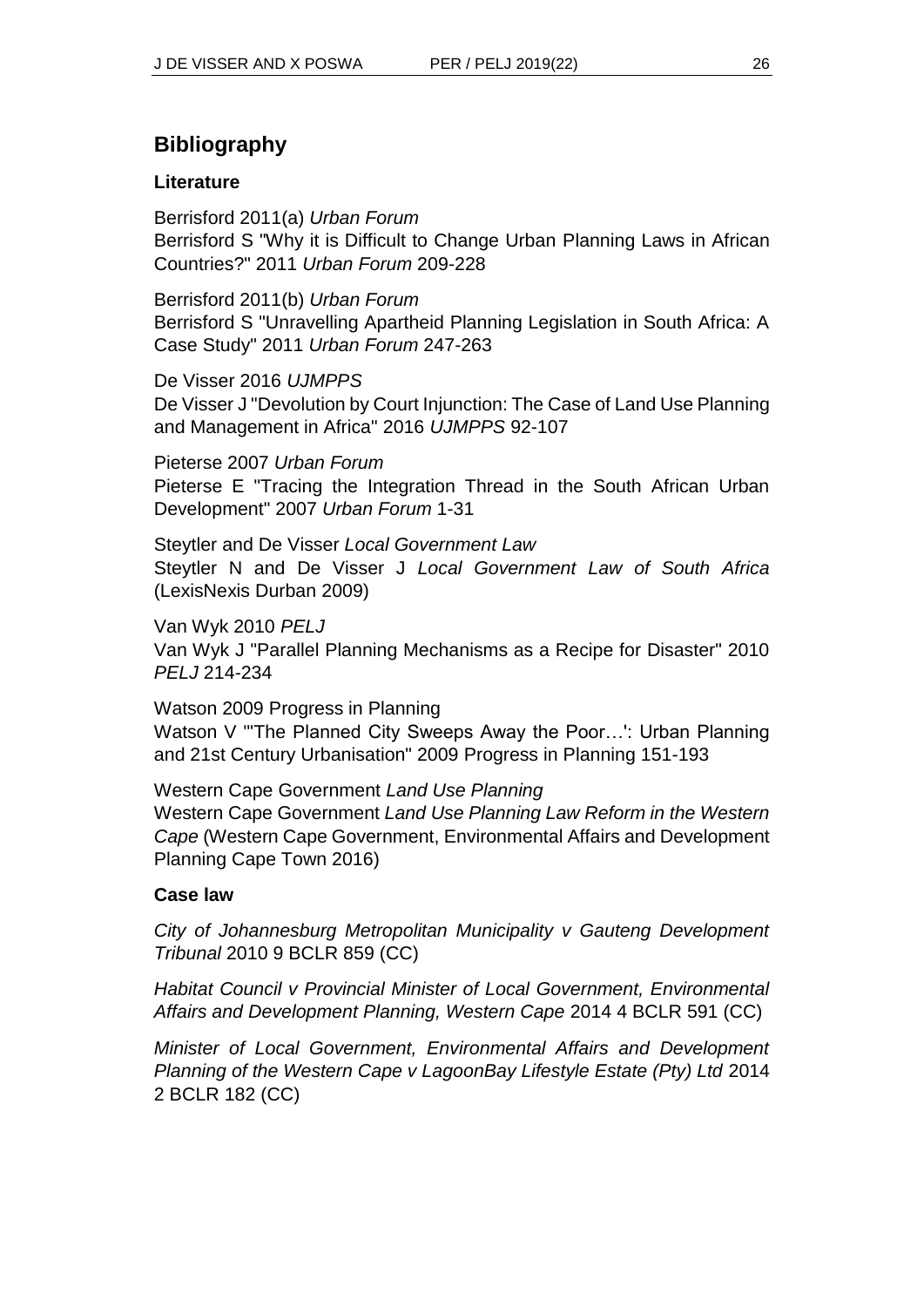*Pieterse v Lephalale Local Municipality* 2017 2 BCLR 233 (CC)

*MEC for Local Government, Environmental Affairs and Development Planning, Western Cape Province In re: Minister for Mineral Resources and Swartland Municipality and Maccsand (Pty) Ltd and The City of Cape Town*  2012 9 BCLR 947 (CC)

*Tronox KZN Sands (Pty) Ltd v KwaZulu-Natal Planning and Development Appeal Tribunal* 2016 3 SA 160 (CC)

### **Legislation**

*Constitution of the Republic of South Africa*, 1996

*Development Facilitation Act* 67 of 1995

*KwaZulu-Natal Planning and Development Act* 6 of 2008

*Local Government: Municipal Systems Act* 32 of 2000

*Northern Cape Planning and Development Act* 7 of 1998

*Spatial Planning and Land Use Management Act* 16 of 2013

*Western Cape Land Use Planning Act* 3 of 2014

### **Municipal by-laws**

City of Tshwane Land Use Management By-law

Dikgatlong Local Municipality Land Use Management By-law

Engcobo Local Municipality Spatial Planning and Land Use Management By-law

George Local Municipality Land Use Planning By-law

Johannesburg Metropolitan Municipality Spatial Planning and Land Use Management By-law

Kareeberg Spatial Planning and Land Use Management By-law

Kouga Local Municipality Spatial Planning and Land Use Management Bylaw

Madibeng Local Municipality Land Use Planning By-law

Mantsopa Local Municipality Land Use Planning By-law

Mbombela Local Municipality Spatial Planning and Land Use Management By-law

Mogalakwena Local Municipality Land Use Planning By-law